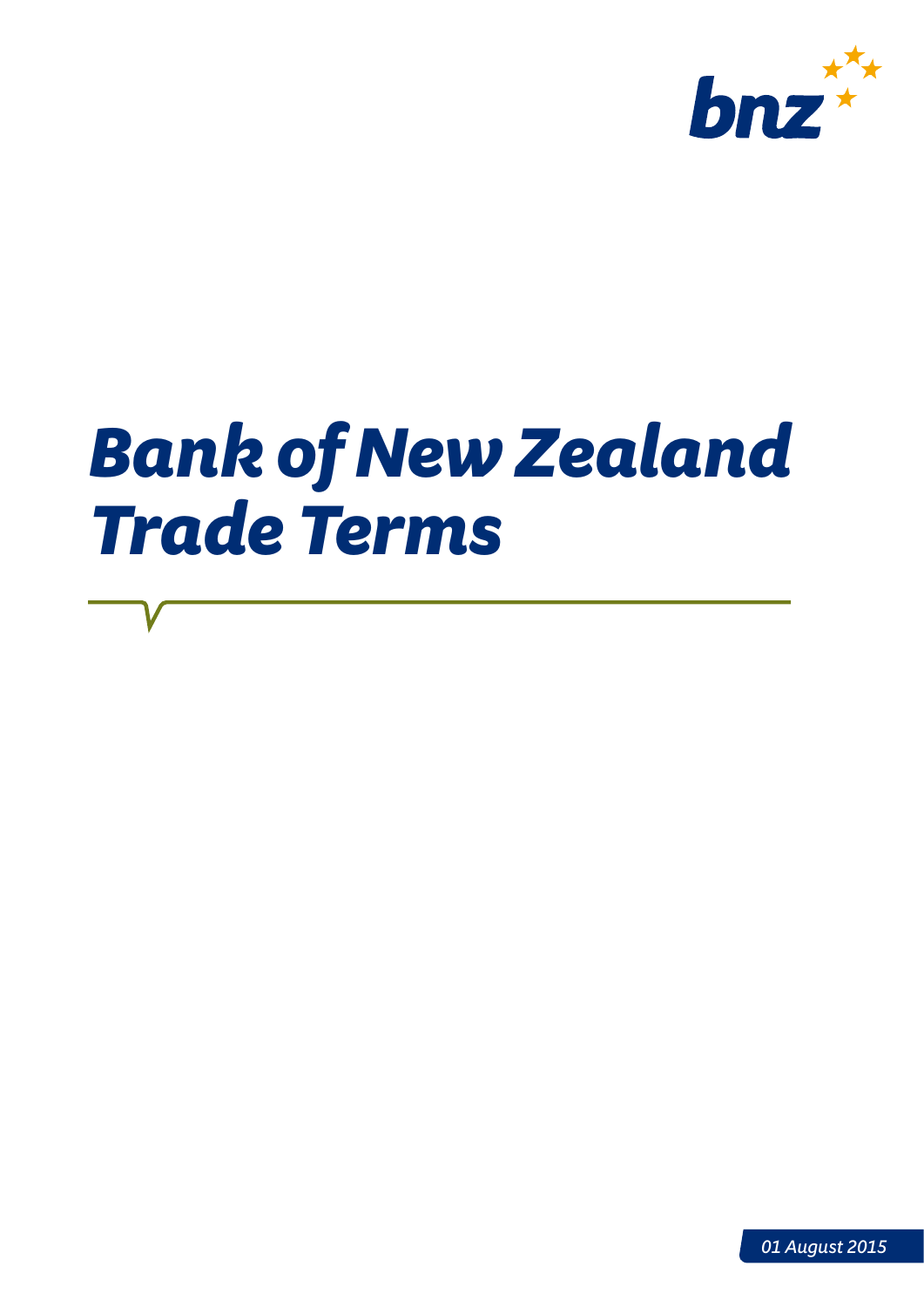## Introduction *Introduction*

### *1. Introduction. 2. Imports.*

### *1.1 Relevant Terms*

**We** may from time to time agree to make **Trade Products** or **Services** available to **you** on the terms and conditions set out in any **Trade Finance Document**.

You agree that these **Terms** shall apply to any Trade Products or Services provided by **us** to you from time to time, in addition to any further terms and conditions set out in any Trade Finance Document.

### *1.2 Applications for Trade Products or Services*

- (a) If you want us to provide a Trade Product or Service to you, you must deliver to us an application, in the form we specify from time to time, together with any other documents we require. All documents must be properly completed, and signed or otherwise authorised to our satisfaction by one or more of your authorised officers.
- (b) We are not obliged to make, or continue to make, any Trade Product or Service available to you, and may accept or reject any application in our discretion. We do not have to provide you with any reason for refusing to make or continue to make any Trade Product or Service available to you, or for refusing to accept and act upon any application.

### *1.3 International Chamber of Commerce Rules*

- (a) Each **Credit** will be subject to the **UCP** and the **ICC** Uniform Rules for Bank-to-Bank Reimbursements under Documentary Credits.
- (b) Each **Collection** will be subject to the ICC Uniform Rules for Collections.
- (c) Each standby letter of credit will be subject to the **ISP** or UCP, in each case as specified in the relevant application or instrument.
- (d) Each demand guarantee, bond or payment undertaking we issue will be subject to the ISP, the ICC Uniform Rules for Demand Guarantees, or the governing **Law**, in each case as specified in the relevant application or instrument.

### *1.4 Conflict of provisions*

- (a) In the event of any conflict between:
	- (i) these Terms and the terms in any ICC rules or any other rules, these Terms will prevail; or
	- (ii) these Terms and a Trade Finance Document or any other agreement or arrangement between us and you, we may at our discretion determine which shall prevail.

### *2.1 Application of provisions*

The terms in this *clause 2* and the terms in *clause 10* apply to **Import Credits** and **Import Collections**.

### *2.2 Issue of Import Credits*

- (a) We may issue Import Credits in such a form that we consider appropriate. It is solely your responsibility to ensure that the terms and conditions (and any applicable requirements) of an Import Credit are satisfactory to you. We have no responsibility to advise you on any such issues.
- (b) Each Import Credit we issue will be an irrevocable transaction, separate from any contract or other arrangement between you and any other person in relation to which the Import Credit is issued. We will satisfy our obligations under the Import Credit issued by us, irrespective of any instructions from you to the contrary.
- (c) We may, at our discretion, restrict **Negotiations** under any Import Credit to our own offices or to any **Correspondent Bank** we choose.
- (d) If there are any issues relating to the terms of the Import Credit (including whether it conforms to any application), you must notify us within 2 **Business Days** after receiving your copy of the Import Credit or you will be deemed to have accepted the terms of the Import Credit and waived any rights to raise any issues in connection with that Import Credit.

### *2.3 Claims under Import Credits*

- (a) If we believe the Documents comply with the terms of the Import Credit and there is otherwise a **Complying Presentation**, we may make any payment or accept any **Bill of Exchange**, claim or drawing under the Import Credit without reference to you or further enquiry, and notwithstanding any notice from you not to do so.
- (b) If, as contemplated by *clause 2.2(c)*, we have restricted the Negotiation of the Import Credit to our own offices or to any Correspondent Bank we choose, we may accept and pay all Documents drawn or purported to be drawn on any such office or Correspondent Bank.
- (c) Unless we agree otherwise in writing you must pay to us all amounts we pay under the Import Credit on or before the day on which we make or are required to make that payment.

### *2.4 Discrepancies in Documents*

- (a) We may, without reference to you or further enquiry, refuse to **Honour** any Documents if we believe that they are not compliant with the requirements of the Import Credit or there is otherwise a non-Complying Presentation, and we are not obliged to notify you of any such determination by us.
- (b) If we ask if you are willing to give any waiver of any discrepancies in the Documents or non-Complying Presentation and you confirm you are willing to give such a waiver, you will indemnify us in respect of any payments we make and **Costs** we incur in connection with the Import Credit notwithstanding the discrepancies in the Documents or non-Complying Presentation.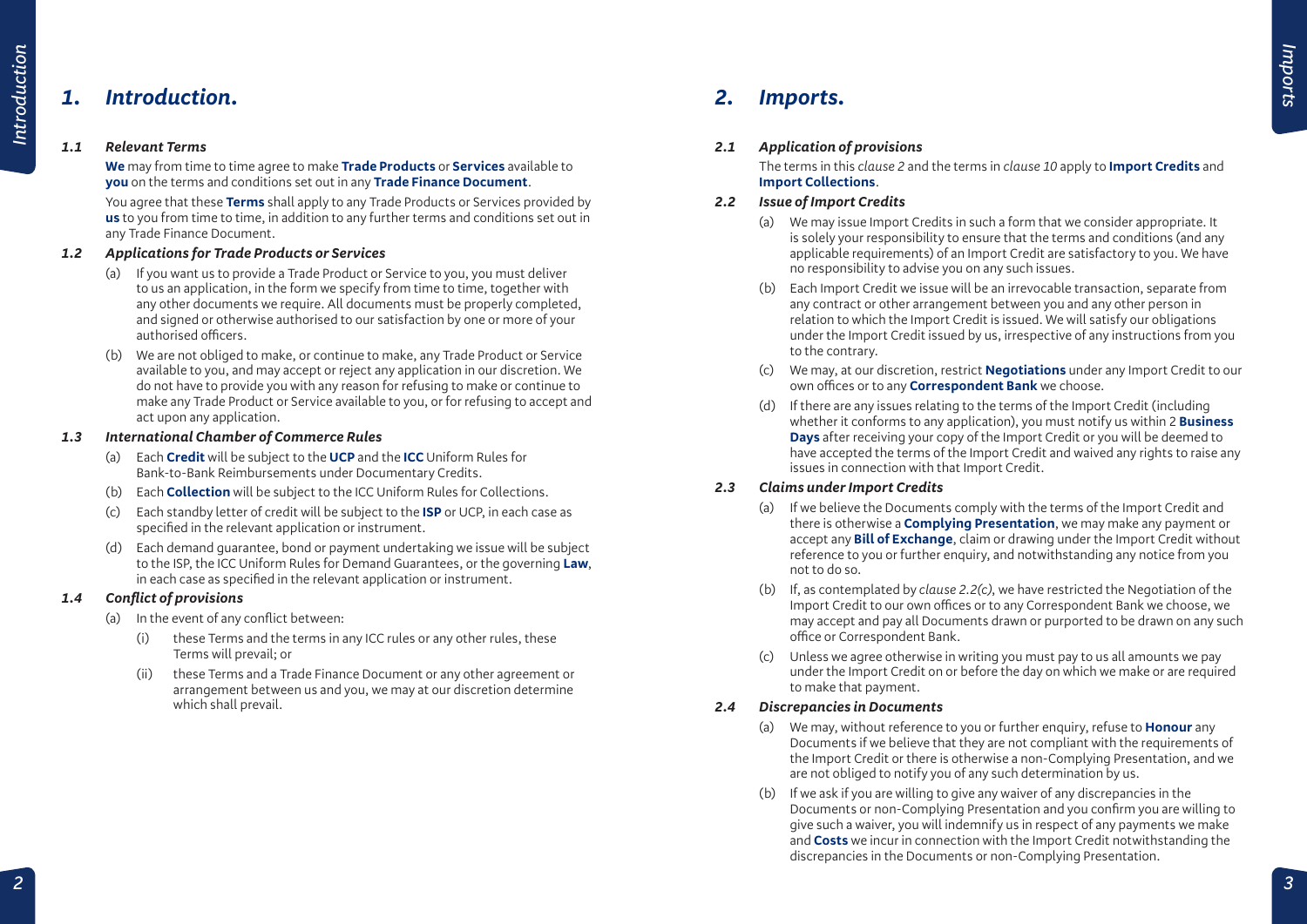- (c) If you request us to authorise the release or delivery of **Goods** subject to an Import Credit, and we agree, you:
	- (i) waive all discrepancies in relation to the Documents and accept all such Documents Presented under the relevant Import Credit;
	- (ii) will indemnify us in respect of any Costs we suffer or incur in connection with the relevant Import Credit, irrespective of discrepancies in relation to the Documents or any other non-Complying Presentation; and
	- (iii) authorise us to Honour any relevant drawings without examining the Presented Documents.

### *2.5 Insurance*

- (a) Where an Import Credit is issued on the basis of 'insurance buyer's care' you must insure the Goods to our satisfaction from loss or capture at sea and provide such evidence of insurance, its terms, and its currency as we request.
- (b) If we determine that the insurance is not acceptable, we may, at your cost, arrange further or other insurance (including war risk) in connection with the Goods.

### *2.6 Our remedies*

- (a) If you fail to comply with your obligations to us in connection with an Import Credit or Import Collection, then without prejudice to any of our other rights and remedies, you:
	- (i) irrevocably authorise us at our discretion and without notice to you to:
		- (1) land, dock, store, transport, insure and/or sell or otherwise dispose of the relevant Goods, or any part of the relevant Goods, on such terms as we think fit; and/or
		- (2) deal with the relevant Documents in any way we think appropriate; and/or
		- (3) collect any money payable under any applicable insurance policies;
	- (ii) must pay to us on demand the amount of any deficiency on such sale, dealing or insurance and all Costs incurred by us in connection with any actual or attempted or contemplated matters referred to in *clause 2.6(a) (i)* above; and
	- (iii) agree that we are not liable for any Costs suffered or incurred by you as a consequence of any of the foregoing.

### *2.7 Limit on our responsibilities*

- (a) In addition to the disclaimer on the effectiveness of documents in the UCP, to the maximum extent permitted by Law, neither we nor our correspondents or agents are liable or responsible for, nor will your obligations under these Terms or in relation to any Import Credit be reduced, terminated or affected in any way adverse to us by:
	- (i) any carriers' fees in relation to the Goods, including for storage and landing;
	- (ii) our granting of any time, credit, indulgence or other concession to any person;
- (iii) any failure of any person to obtain any approval or licence necessary or desirable in connection with these Terms or the Import Credit;
- (iv) performance of the Import Credit or any other agreement being or becoming impossible or illegal as result of any act of any **Regulatory Authority**, or any **Regulation** affecting the terms of the Import Credit;
- (v) us or any other bank agreeing to any variations in the instructions relating to the Import Credit made necessary or desirable by the Regulations and/or commercial practice of the country in which any Bill of Exchange is Negotiated or Presented for acceptance or payment; or
- (vi) any other matter or thing which would otherwise affect the liability or responsibility or obligations of us, our correspondents, our agents or you.

### *2.8 Import Collections*

- (a) If we act as a Collecting bank in connection with Import Collections and Bills of Exchange for acceptance or payment, or Documents on a cash against Documents basis, we may hold the Documents until acceptance or reimbursement of the relevant Bills of Exchange, or payment, by you.
- (b) We will outline any additional terms applicable to any Import Collection in the correspondence we attach to the Import Collection.

### *2.9 Security Interest over Documents and Goods*

- (a) As a continuing security for the payment to us of **Secured Moneys**, you grant us a **Security Interest** over the **Secured Property**.
- (b) You agree that until the Secured Moneys are paid in full, you will not create, allow to be created or permit to exist any other security interest in favour of anyone other than us over the Secured Property.
- (c) You will provide us with all the information relating to the Secured Property as we from time to time require.
- (d) Notwithstanding any other provision of these Terms or of any Trade Finance Document, but subject to any applicable Law, you irrevocably authorise us to at any time and without notice, enter any premises owned, occupied or used by you to search for and inspect or take possession or custody of the Secured Property or take such other steps as we reasonably consider necessary or desirable to protect our Security Interest.

### *2.10 Dealing with Documents and Goods*

- (a) The Goods will be entirely at your risk and we will not be responsible for any loss or damage or decrease in value of any Goods or Documents held by us as security or while they are in the possession, custody or control of us or our agents.
- (b) If we release any or all of the Documents to you to enable you to obtain delivery of the Goods prior to the payment in full of the Secured Moneys:
	- (i) you will only deal with the Goods in accordance with our instructions from time to time to protect our interests and, if required by us, you will provide us with a trust receipt on terms satisfactory to us;
	- (ii) you will hold the Documents, and the Goods when received, in safe custody and (in the case of Goods, but for the avoidance of doubt, not Documents) exclusively for the purpose of their sale or other disposition approved by us at full market value and in the ordinary course of business;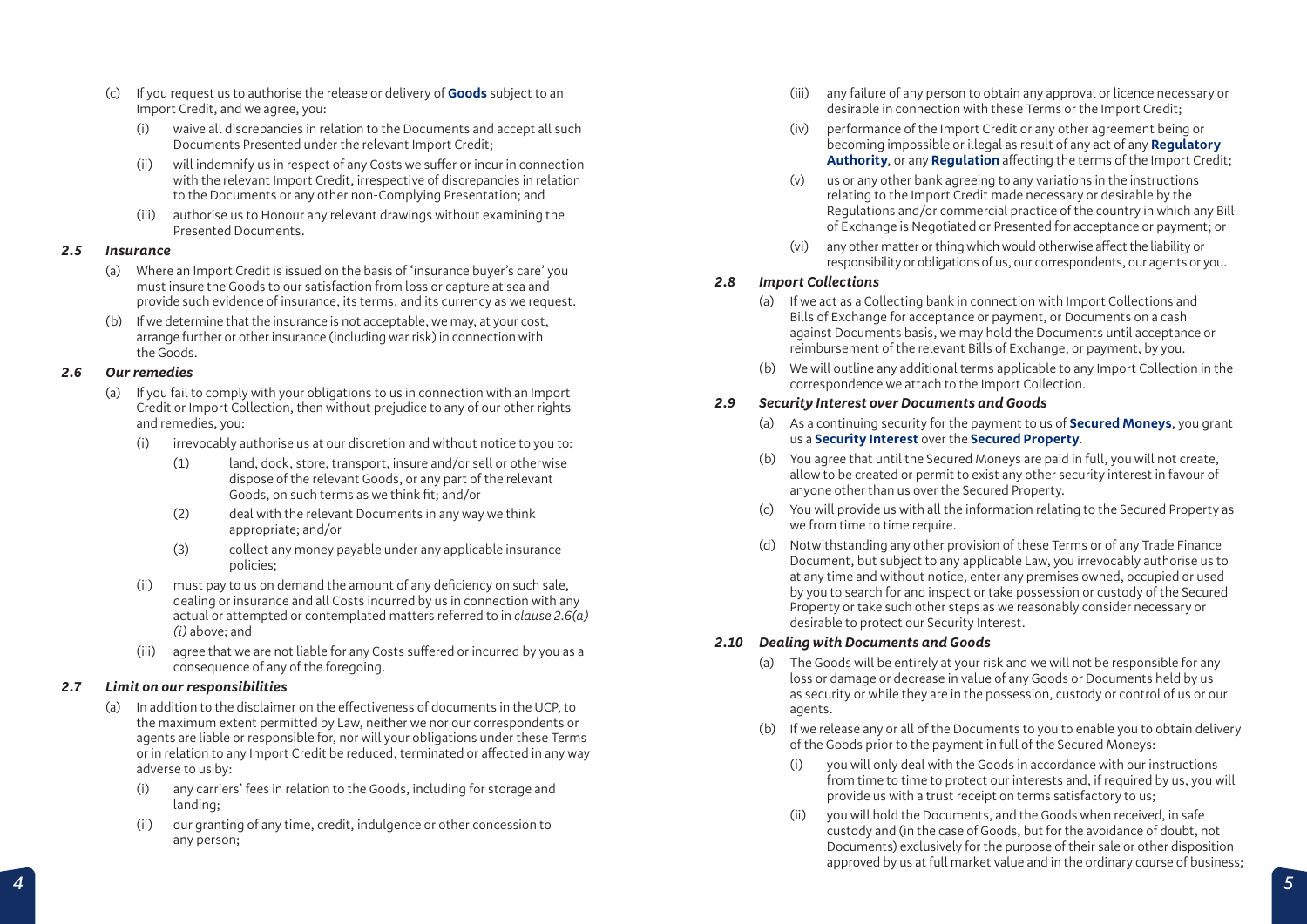- (iii) if you choose not to accept any Documents, you will return all Documents to us within 48 hours of receipt of the Documents from us;
- (iv) until sale or delivery (if applicable), you will at your cost:
	- (1) warehouse the Goods in our name so that they are clearly distinguishable from goods of a similar nature;
	- (2) not obliterate, alter, deface, remove or obscure any identifying numbers, plates, marks or other matter affixed to the Goods;
	- (3) maintain the Goods in sellable condition;
	- (4) not permit the Goods to be processed or altered or incorporated into any other goods without our consent; and
	- (5) immediately deliver to us any warrants or receipts for the Goods (if issued);
- (v) you will:
	- (1) keep all Goods insured with a reputable insurer at all times:
		- A. for their full insurable value (which we may specify); and
		- B. against fire and any other usual risks that a prudent owner of property of a similar type would insure, and any other risk, loss or damage of any kind that we from time to time require;
	- (2) deliver to us the policies or certificates of insurance for all such insurance or (if we consent) copies of those policies or certificates, certified as true and correct by the relevant insurer, and if required by us confirmation that our interests have been duly noted by the insurer; and
	- (3) in case of loss pay the insurance moneys to us in the same manner as proceeds of sale and make good any deficiency; and
- (vi) you will:
	- (1) immediately pay all proceeds of any sale or other disposal of the Goods to us, without deduction, and until you do so, hold the proceeds and the rights against the purchaser arising from the sale or disposal clearly distinguishable from proceeds of a similar nature;
	- (2) do all things we require to enable us to directly receive any outstanding proceeds of any sale or other disposal of the Goods from any purchaser or other person; and
	- (3) keep separate records of all sales of the Documents and Goods.
- (c) We may appropriate any proceeds of sale, insurance or other disposal as we think fit.
- (d) We may demand delivery and endorsement to us of all Documents and exercise all your rights (if any) as unpaid seller of the Goods.

### *3. Export Collections and Export Credits.*

### *3.1 Application of provisions*

The terms in this *clause 3* and the terms in *clause 10* apply to **Export Collections** and **Export Credits** .

### *3.2 Export Collections*

- (a) We may at your request Negotiate a Bill of Exchange or provide advances against Document(s) to be sent on Collection.
- (b) You must provide us with a duly completed Collections lodgement authority, together with all Documents that are required to be sent for Collection pursuant to the Collections lodgement authority.
- (c) We are not obliged to check the Documents before sending them to the Collecting bank.
- (d) We will only pay you proceeds of a Collection which have actually been received by us in cleared funds from the Collecting bank.

### *3.3 Export Credits*

- (a) You may request us to:
	- (i) Honour or Negotiate Documents and pay proceeds to you:
		- (1) immediately; or
		- (2) upon acceptance of the Documents by the **Issuing Bank**; or
	- (ii) without Honour or Negotiation, Present Documents to the Issuing Bank (or, where applicable, **Nominated Bank**) for payment, and pay proceeds to you only when we receive payment from the Issuing Bank or **Reimbursing Bank** .
- (b) You must provide us with a duly completed Export Credit lodgement authority together with all Documents required under the Export Credit including, if we are not the **Advising Bank**, the originals of the Export Credit and all amendments to it.

### *3.4 Negotiation and/or advances against Documents*

- (a) You must only deliver Documents to us for Negotiation and/or **Presentation** or Collection after you have shipped or delivered the Goods described in those Documents to, or fully performed the Services described in those Documents for, the buyer.
- (b) You must pay all charges, commissions, fees (e.g. courier costs or fees of the Issuing Bank) or expenses we incur in relation to the Negotiation and/or Presentation or Collection of Documents, even if the Collection is not paid. We will deduct any such amounts from the proceeds before payment to you.
- (c) Unless otherwise agreed in writing, we will have full recourse to you, and if a Bill of Exchange or claim or advance we make in connection with an Export Credit which we have Honoured, Negotiated, discounted, financed or made advances in connection with is not duly Honoured on Presentation or on maturity date for any reason, you will repay us on demand: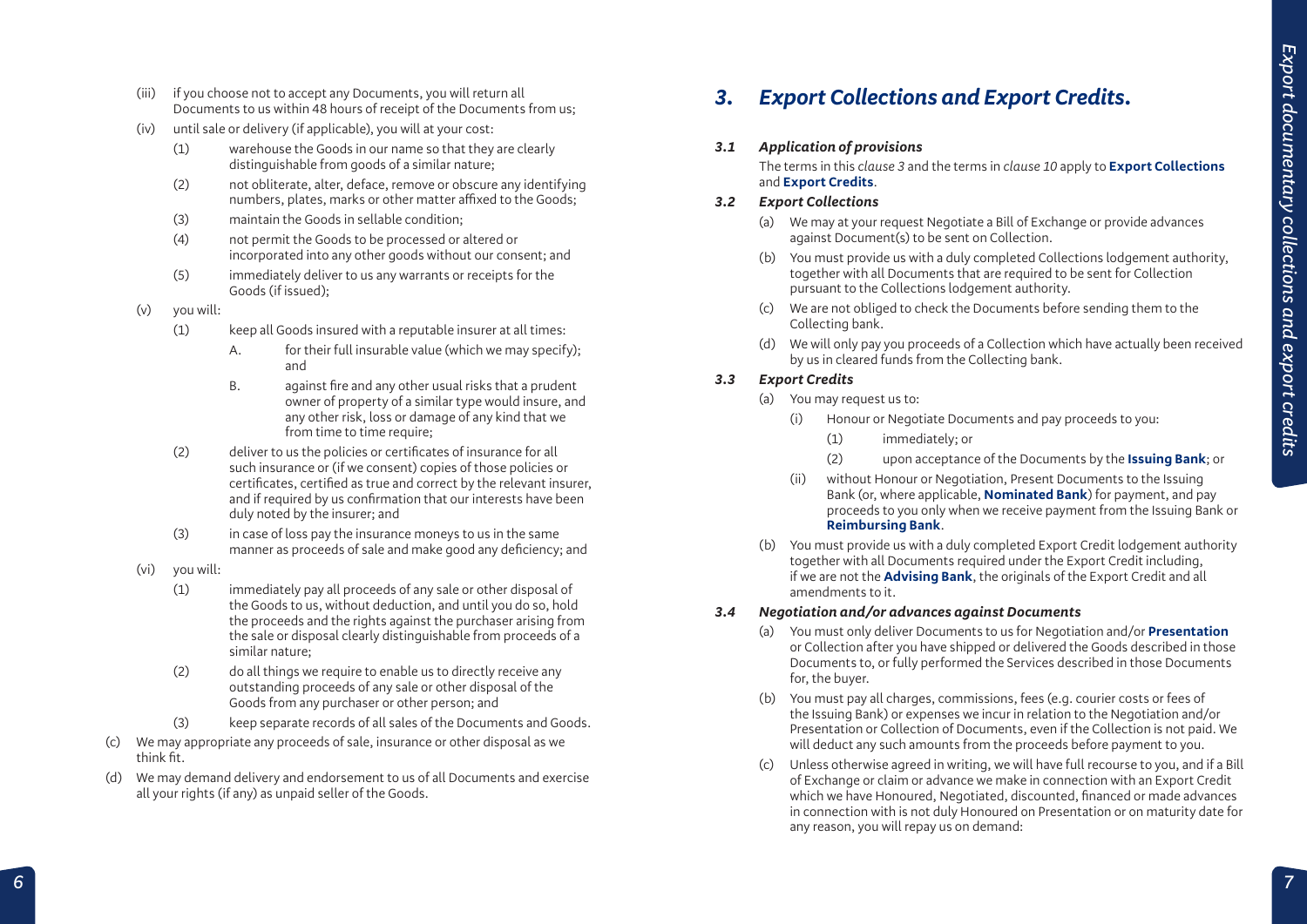- (i) the amount of the Bill of Exchange or claim or advance;
- (ii) interest on that amount at the rate agreed by us or, in the absence of agreement, calculated at a rate that would be applied by us to an account in overdraft for the same amount as is due to us by you from (and including) the date the Bill of Exchange or claim was Honoured or Negotiated by us to (but excluding) the date on which we collect full payment or are reimbursed by you. Interest under this clause shall accrue on a daily basis;
- (iii) all unpaid charges, commissions, fees or expenses; and
- (iv) all other Costs incurred by us.
- (d) Nothing we do or omit to do in connection with any Documents we Negotiate for you after being Dishonoured for payment or acceptance or not duly taken up on Presentation will in any way prejudice our right of recourse to you.

### *4. Confirmation and Independent Undertakings of Export Credits.*

### *4.1 Application of provisions*

The terms in this *clause 4* and the terms in *clause 10* apply to a **Confirmation** or **Independent Undertaking** by us of an Export Credit.

### *4.2 Confirmation*

- (a) You may request us to Confirm an Export Credit. You must provide us with any documents and other information we require for us to assess the request, including a complete original Export Credit (and all amendments). We are not obliged to accept your request and will only do so if all elements relating to the Export Credit are satisfactory to us in our absolute discretion and you agree to, and satisfy, any conditions we advise to you.
- (b) We will only Confirm an Export Credit which is subject to the UCP and to which the Issuing Bank has specifically authorised us to add our Confirmation.
- (c) You will indemnify us on demand against any Costs incurred or suffered by us in connection with Confirming an Export Credit without being in possession of a complete original Export Credit (and any amendments).
- (d) Any Confirmation we provide will be subject to *clause 10.15.*
- (e) We will not be bound by our Confirmation of an Export Credit if the Export Credit is amended or an amendment is rejected without our written consent. Where, in our sole opinion, the amendment increases the value of our Confirmation (including, but not limited to, an increase to the amount of the Export Credit or an extension to the validity of the Export Credit), you agree to pay us such further fees and charges that we may advise you where we extend our Confirmation to the relevant amendment.
- (f) You must present to us:
	- (i) if we do not already hold them, the original Export Credit and all amendments (if any) to the Export Credit (which must be identical to the copy of the Export Credit on which we agreed to Confirm); and
	- (ii) as soon as they are available, and within any timeframes we may specify, all of the Documents required under the Export Credit, each of which must be fully compliant with the requirements of the Export Credit and otherwise enable a Complying Presentation.
- (g) If the Documents have not been presented so as to enable a Complying Presentation before the date the Export Credit expires, our Confirmation ends on the date the Export Credit expires.
- (h) If the original Export Credit is different from the copy of the Export Credit upon which we have added our Confirmation, our Confirmation ends and we shall not be required to make any payment to you under our Confirmation.
- (i) If we are satisfied with the full compliance of the original Export Credit and Documents presented in accordance with *clause 4.2(f)* such that there will be a Complying Presentation, then subject to *clause 4.2(k)* below: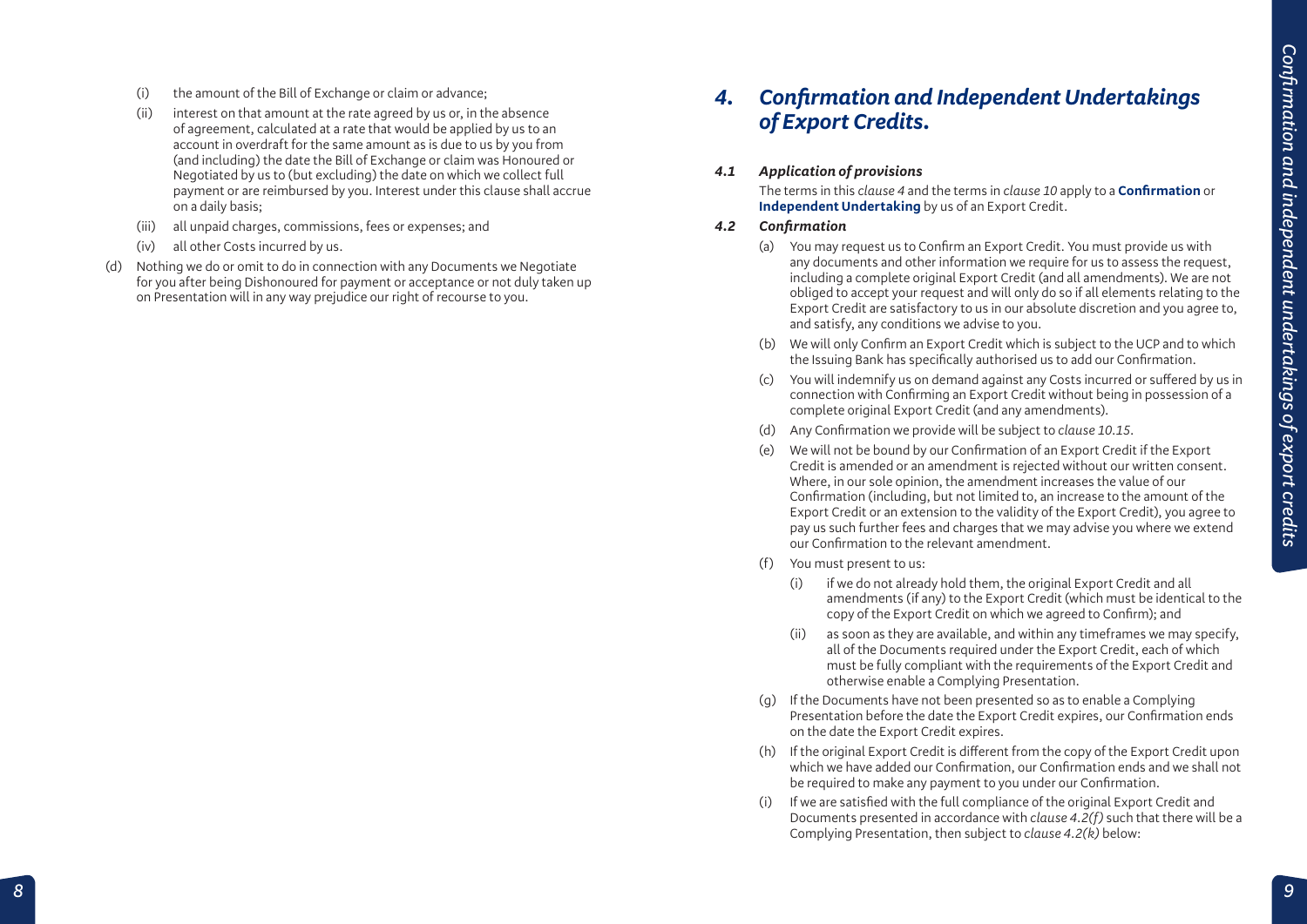- (i) we will dispatch the Documents to the Issuing Bank (or Nominated Bank, if applicable) for acceptance and payment in accordance with the terms of the Export Credit; and
- (ii) if the Issuing Bank or Reimbursing Bank does not pay all or any part of the amount claimed within:
	- (1) 21 calendar days of a Complying Presentation as required under the Export Credit for sight drawings; or
	- (2) 5 calendar days after the due date for accepted term drawings, we will pay you the amount of the Export Credit not paid up to the Confirmed amount.
- At the time you present fully compliant Documents that will enable a Complying Presentation, you may request us to Honour and Negotiate the Export Credit and/or Documents and to pay proceeds to your account (either immediately or on acceptance of the Documents by the Issuing Bank). We may accept or reject your request in our absolute discretion. If we accept your request, our Confirmation of the Export Credit, and all obligations in connection with it, will end when we have paid those proceeds to you.
- (k) If there is any defect in your title to the Export Credit, or in cases of fraud or illegality in relation to the Export Credit or the transaction underlying the Export Credit, or if the bank on which the Export Credit is drawn exercises a right of set-off in respect of any obligation owed by you to it, then you agree to refund all of the sums we have paid under the Confirmation or such part as we determine may be affected.
- (l) If we are not satisfied with the full compliance of the original Export Credit and Documents presented in accordance with *clause 4.2(f)* such that there will not be a Complying Presentation, our Confirmation ends and we have no obligation to make any payment to you under the Confirmation.
- (m) You may request us to:
	- (i) dispatch discrepant Documents under a non-Complying Presentation to the Issuing Bank; and
	- (ii) Negotiate the Export Credit, and on acceptance of the non-Complying Presentation for payment by the Issuing Bank to pay the proceeds to you.
	- We may accept or reject such requests in our absolute discretion.
- (n) If Documents contain discrepancies, our Confirmation agreement will be withdrawn. Where Documents are held or sent on an approval basis and subsequently accepted by the Issuing Bank (and another **Confirming Bank** if applicable), we may, in our discretion but only to the extent expressly set out in writing, retain our Confirmation agreement; providing always that there is no material change to the expiry date or the amount involved in the original Confirmation agreement. If there has been a material change to the expiry date or the amount involved in the original Confirmation agreement, a specific request from you for a continuation of the Confirmation agreement for the increased amount or extended expiry date will be required and additional charges may apply.

### *4.3 Independent Undertaking*

- (a) You may request us to add our Independent Undertaking to your Export Credit. We will not become a formal party to the Export Credit. You must provide us with any documents and other information we require for us to assess the request, including a complete original Export Credit (and all amendments). We are not obliged to accept your request and will only do so if all elements relating to the Export Credit are satisfactory to us in our absolute discretion and you agree to, and satisfy, any conditions we advise to you.
- (b) We will only consider a request for an Independent Undertaking to an Export Credit which is subject to the UCP, and has us as the Nominated Bank or otherwise is freely negotiable with any bank.
- (c) You will indemnify us on demand against any Costs incurred or suffered by us in connection with us giving our Independent Undertaking in respect of an Export Credit without being in possession of a complete original Export Credit (and any amendments).
- (d) Any Independent Undertaking we provide will be subject to *clause 10.15* .
- (e) We will not be bound by our Independent Undertaking in respect of an Export Credit if the Export Credit is amended or an amendment is rejected without our written consent. Where, in our sole opinion, the amendment increases the value of our Independent Undertaking (including, but not limited to, an increase to the amount of the Export Credit or an extension to the validity of the Export Credit), you agree to pay us such further fees and charges that we may advise you where we extend our Independent Undertaking to the relevant amendment.
- (f) You must present to us:
	- (i) if we do not already hold them, the original Export Credit and all amendments (if any) to the Export Credit (which must be identical to the copy of the Export Credit in respect of which we agreed to supply our Independent Undertaking); and
	- (ii) as soon as they are available, and within any timeframes we may specify, all of the Documents required under the Export Credit, each of which must be fully compliant with the requirements of the Export Credit and otherwise enable a Complying Presentation.
- (g) If the Documents have not been presented so as to enable a Complying Presentation before the date the Export Credit expires, our Independent Undertaking ends on the date the Export Credit expires.
- (h) If the original Export Credit is different from the copy of the Export Credit upon which we have supplied our Independent Undertaking, our Independent Undertaking ends and we shall not be required to make any payment to you under our Independent Undertaking.
- (i) If we are satisfied with the full compliance of the original Export Credit and Documents presented in accordance with *clause 4.3(f)* such that there will be a Complying Presentation, then subject to *clause 4.3(k)* below:
	- (i) we will dispatch the Documents to the Issuing Bank (or Nominated Bank, if applicable) for acceptance and payment in accordance with the terms of the Export Credit; and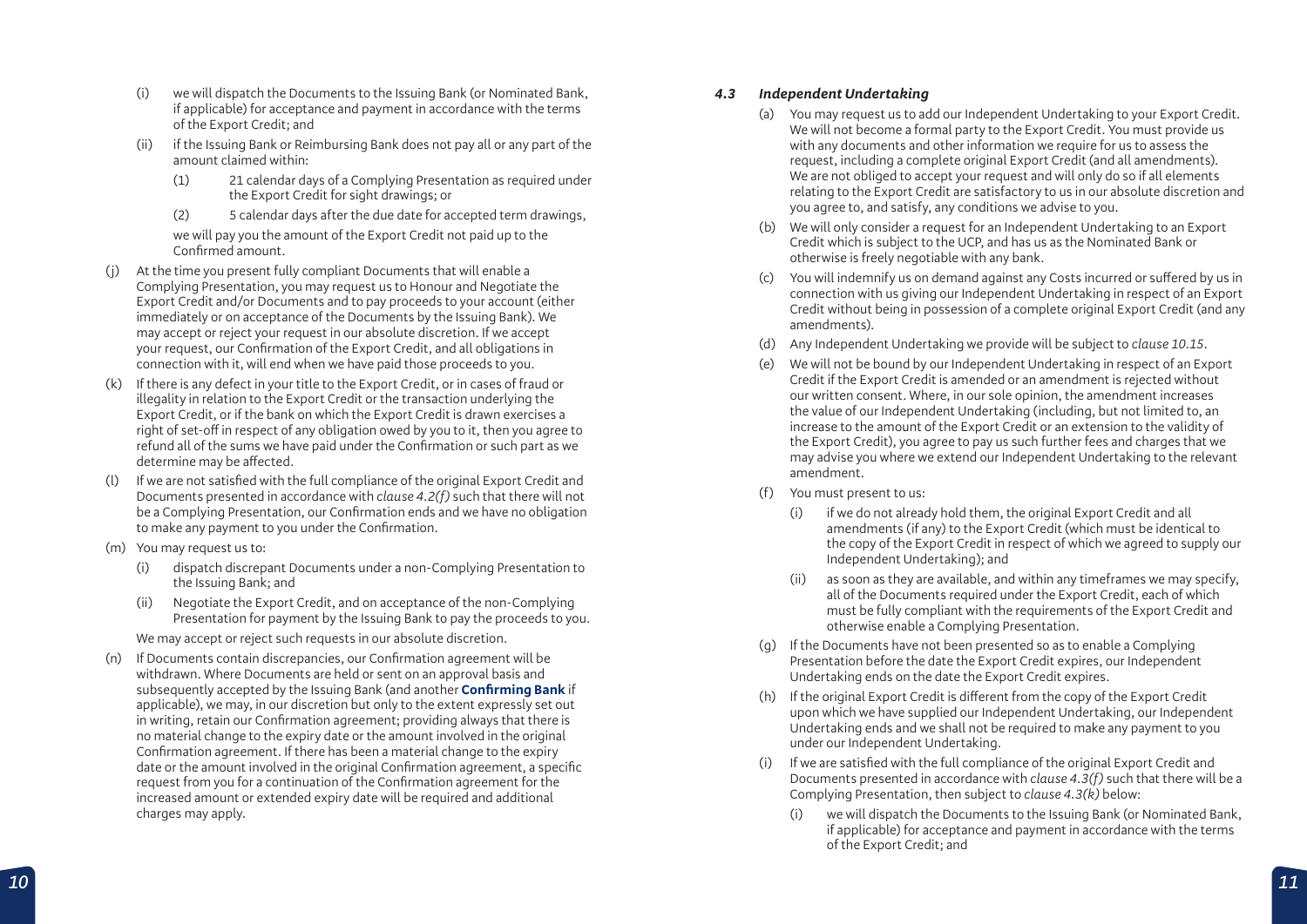- (ii) if the Issuing Bank or Reimbursing Bank does not pay all or any part of the amount claimed within:
	- (1) 21 calendar days of a Complying Presentation as required under the Export Credit for sight drawings; or
	- (2) 5 calendar days after the due date for accepted term drawings,

 we will pay you the amount of the Export Credit not paid up to the amount of our Independent Undertaking.

- (j) At the time you present fully compliant Documents that will enable a Complying Presentation, you may request us to Honour and Negotiate the Export Credit and/or Documents and to pay the proceeds to you (either immediately or on acceptance of the Documents by the Issuing Bank). We may accept or reject your request in our absolute discretion. If we accept your request our Independent Undertaking in respect of the Export Credit, and all obligations in connection with it, will end when we have paid those proceeds to you.
- (k) If there is any defect in your title to the Export Credit, or in cases of fraud or illegality in relation to the Export Credit or the transaction underlying the Export Credit, or if the bank on which the Export Credit is drawn exercises a right of set-off in respect of any obligation owed by you to it, then you agree to refund all of the sums we have paid under the Independent Undertaking or such part as we determine may be affected.
- (l) Should discrepancies exist between the Documents and the Export Credit, or it otherwise not be certain that there will be a Complying Presentation, we will be under no obligation to pay under the Independent Undertaking. We may, in our absolute discretion, agree to pay under the Independent Undertaking upon acceptance of any discrepancies by the Issuing Bank and us having received authenticated confirmation of this from the Issuing Bank.
- (m) In the event we make payment to you under our Independent Undertaking, and it subsequently transpires that the Issuing Bank was entitled to reject the payment under the Export Credit, due to the Documents Presented not complying with the terms of the Export Credit or otherwise being part of a non-Complying Presentation, you undertake to refund to us on demand all moneys so paid, together with interest thereon from the date of payment to you by us to the date of receipt by us of such refund. The rate will be that certified by us for funding of such period.
- (n) Upon our supply to you with an Independent Undertaking, you assign to us:
	- (i) all your rights against the relevant Issuing Bank and any Confirming Bank;
	- (ii) all your rights, title and interest in the Documents Negotiated under the relevant Export Credit;
	- (iii) all your rights, title and interest in the Goods to which the Documents relate; and
	- (iv) all the proceeds of the sale of the Goods.
- (o) We are entitled to be subrogated in respect of all your rights under the Export Credit in respect of the Documents Negotiated under the relevant Export Credit.
- (p) You undertake that you have not, and will not, except in favour of us, assign, grant a security interest over, encumber or otherwise deal with any of the rights or other property referred to in *clause 4.3(n)* .
- (q) You agree that you will, at your cost, at our request made at any time:
	- (i) give us all reasonable assistance in the recovery of payment outstanding under the Export Credit;
	- (ii) issue proceedings against the Issuing Bank (and any other persons we may require) to enforce recovery; and
	- (iii) do (as specified by us) every other act, matter and thing, that we require to more effectively secure our rights and interest in and to the rights referred to in *clause 4.3(n)*, or to exercise any rights, or that we consider necessary or desirable for improving, perfecting or registering the assignment of the rights referred to in *clause 4.3(n)* .

 Should you recover any amounts under the Export Credit, or in connection with the Documents or Goods, you will pay over such funds to us.

- (r) You represent and warrant that all rights assigned in *clause 4.3(n)* of these Terms are and will at all times be legally binding and enforceable. You will provide us with any other proof or claim you may be entitled to and hold all such rights on trust for us and do all things as may be necessary to give effect to any subrogation to us.
- (s) Notwithstanding the above, if you or we become aware of a default in payment by the Issuing Bank, we may give you notice in writing to terminate our obligations under any outstanding balance of the Export Credit that remains undrawn. Such a notice will not in any way affect our previous Negotiations under the Export Credit before the giving of the notice. We will also refund to you a pro-rata portion of the Independent Undertaking fee paid for the undrawn balance of the Export Credit.

### *4.4 Confidentiality*

You agree that you will not, unless required to do so by Law, disclose the existence of any Confirmation or Independent Undertaking arrangement we have entered into or any of its provisions to any other person without our prior written consent.

### *4.5 Dealing by customer*

You cannot assign, grant a security interest over, encumber or otherwise deal with your rights under a Confirmation or Independent Undertaking without our prior written consent.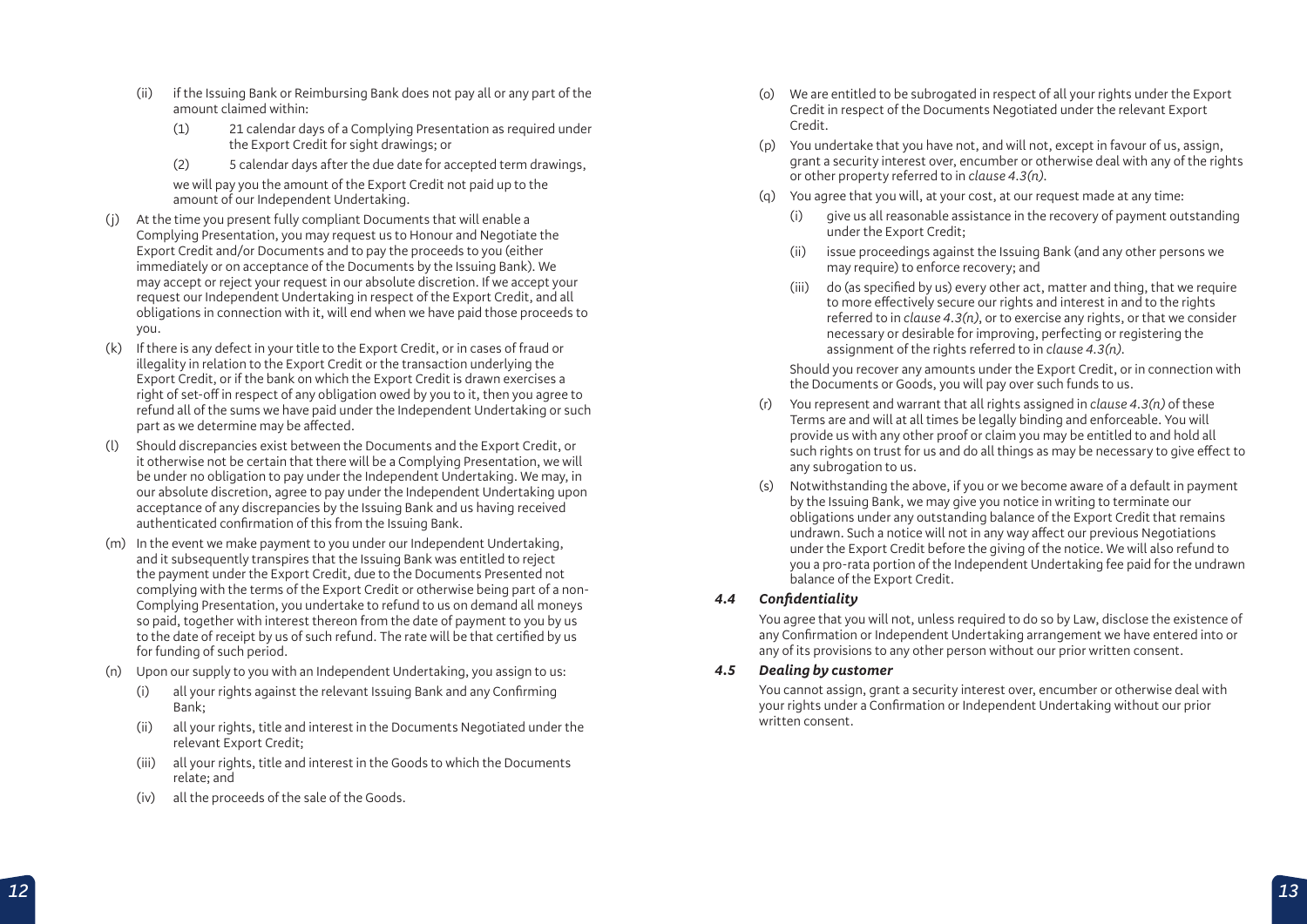### *5. Transfer of Export Credits.*

### *5.1 Application of provisions*

The terms in this *clause 5* and the terms in *clause 10* apply if we agree to transfer an Export Credit from you as beneficiary to another beneficiary (the 'Second Beneficiary').

### *5.2 Transfer*

*Transfer of export credits*

Transfer of export credits

- (a) If we agree to transfer an Export Credit from you to another beneficiary, you must deliver to us all Documents which we specify are required to substitute for any of the Second Beneficiary's Documents which do not comply with the requirements of the original Export Credit.
- (b) Unless you instruct us to the contrary in your application, we will substitute your Bills of Exchange and invoices for those presented by the Second Beneficiary, and deliver to you the invoices of the Second Beneficiary together with our payment advice for the amount by which your Bills of Exchange exceed the amount of the Bills of Exchange of the Second Beneficiary, less any Costs due to us.
- (c) If you fail to deliver your Bills of Exchange and invoices to us in compliance with the terms of the Export Credit so as to enable a Complying Presentation, we may forward the documents accompanying the Bills of Exchange of the Second Beneficiary without any responsibility to pay you the difference between the amount of the Second Beneficiary's Bills of Exchange and the amount authorised to be paid under the Export Credit.
- (d) We will only pay out proceeds under the Export Credit which have actually been received by us from the Issuing Bank, Confirming Bank or Reimbursing Bank (as applicable).
- (e) Subject to *clause 5.2(b)* you will cease to have any rights as the beneficiary of the Export Credit to the extent those rights have been transferred to the Second Beneficiary.

### *6. Payment of assigned Export Credit proceeds.*

### *6.1 Application of provisions*

The terms in this *clause 6* and the terms in *clause 10* apply if you advise us that you have assigned the proceeds of an Export Credit to a third party (the 'Payee').

### *6.2 Payment*

- (a) An assignment by you to a Payee must be an irrevocable and unconditional assignment of all or part of the proceeds of an Export Credit.
- (b) You shall be solely responsible for ensuring the enforceability and effectiveness generally of the assignment by you to the Payee.
- (c) You represent to us that you have the power and right to make the assignment and that the relevant proceeds being assigned are not subject to any security interest, encumbrance or claims from any third party.
- (d) All payment instructions you give to us to pay the Export Credit proceeds to the Payee are irrevocable unless the Payee gives written authority to cancel or modify them.
- (e) You will not, either by Negotiation or otherwise, further assign any right to such proceeds nor issue additional instructions for payment thereof.
- (f) We will only pay Export Credit proceeds to the Payee:
	- (i) if documentation is Presented under and in conformity with the Export Credit as part of a Complying Presentation; and
	- (ii) after actual receipt of the Export Credit proceeds by us from the Issuing Bank, Confirming Bank or Reimbursing Bank (as applicable).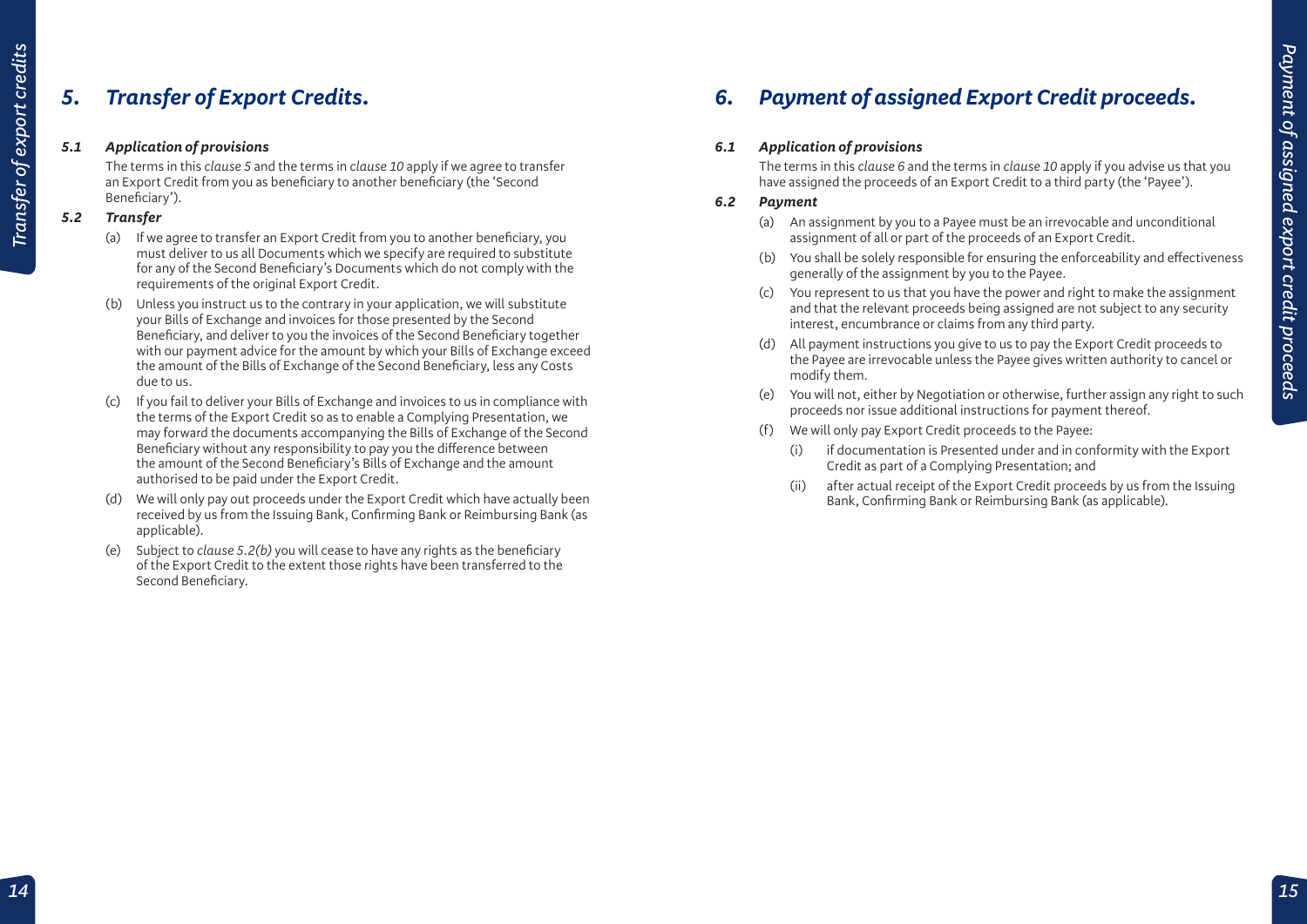### *7. Shipping guarantee/indemnity and shippers release.*

### *7.1 Application of provisions*

The terms in this *clause 7* and the terms in *clause 10* apply to any guarantee or other undertaking ('Guarantee(s)') provided by us to shipping companies, carriers or consignors of Goods or other persons ('Beneficiaries') to enable you to obtain replacement bills of lading, transport or title documents and/or delivery of Goods.

### *7.2 Dealing with documents*

- (a) If we agree to provide a Guarantee to a Beneficiary, you will use all reasonable endeavours to obtain the relevant bills of lading, transport or title documents and deliver them to the Beneficiaries as soon as practicable so we can be released from our liability under the Guarantee(s) and the Guarantee(s) can be returned to us for cancellation.
- (b) You will deposit with us such amounts and/or provide such security as we may require in connection with the Guarantee(s) until such Guarantee(s) are returned to us for cancellation.
- (c) As a continuing security for the payment to us of Secured Moneys you grant us a Security Interest over the Secured Property until we have been fully released and discharged from the Guarantee(s) and the Secured Moneys have been paid in full, and agree that you will not create, allow to be created or permit to exist any other security interest in favour of anyone other than us over the Secured Property.
- (d) You will provide us with all the information relating to the Secured Property as we from time to time require.
- (e) Notwithstanding any other provision of these Terms or of any Trade Finance Document, but subject to any applicable Law, you irrevocably authorise us to at any time and without notice, enter any premises owned, occupied or used by you to search for and inspect or take possession or custody of the Secured Property or take such other steps as we reasonably consider necessary or desirable to protect our Security Interest.

### *7.3 Your liability*

You will indemnify us on demand against any payment we make under the Guarantee(s) and all Costs we may suffer or incur in connection with the Guarantee(s).

### *8. Standby Instruments.*

### *8.1 Application of provisions*

The terms in this *clause 8* and the terms in *clause 10* apply to the issue of **Standby Instruments**.

### *8.2 Issue of Standby Instruments*

- (a) We may issue Standby Instruments in such a form that we consider appropriate. It is solely your responsibility to ensure that the terms and conditions (and any applicable requirements) of any Standby Instrument are satisfactory to you. We have no responsibility to advise you on any such issues.
- (b) We may arrange for the Standby Instrument to be issued by our Correspondent Bank on such terms as we or our Correspondent Bank may decide and may issue a counter-indemnity in favour of such Correspondent Bank.
- (c) If there are any issues relating to the terms of the Standby Instrument (including whether it conforms to any application), you must notify us within 2 Business Days after receiving your copy of the Standby Instrument or you will be deemed to have accepted the terms of the Standby Instrument and waived any rights to raise any issues in connection with that Standby Instrument.

### *8.3 Payments under the Standby Instrument*

- (a) Each Standby Instrument will be irrevocable and is a separate transaction from any contract or other dealing between you and any other party. It will be binding on us regardless of what may occur or be alleged in any other contract or dealing. Accordingly, you accept that where any demand for the payment of any sum of money under the Standby Instrument is made, such demand shall be sufficient authority to us for making any such payment up to the maximum amount specified in the Standby Instrument and it shall not be incumbent upon us to enquire whether any such sum of money is in fact properly payable. We may make any payment or accept any Bill of Exchange, claim or drawing under the Standby Instrument without reference to you or further enquiry, and notwithstanding any notice from you not to do so.
- (b) If we consider that a demand, Bill of Exchange or other document presented under a Standby Instrument does not comply with the terms of the Standby Instrument:
	- we may (without reference to you or making any further enquiry) refuse the demand by notice to the party from which we received the demand, Bill of Exchange or the other document; and
	- (ii) we are not obliged to notify you of any determination or refusal by us, or to seek your waiver in respect of the same, prior to our determination or refusal.
- (c) We may, at any time and whether or not we have received a demand, discharge all our obligations under an unexpired Standby Instrument by paying the undrawn amount of the unexpired Standby Instrument (or such lesser amount that the beneficiary requires) to the beneficiary. You will indemnify us on demand for all amounts which we have paid to the beneficiary.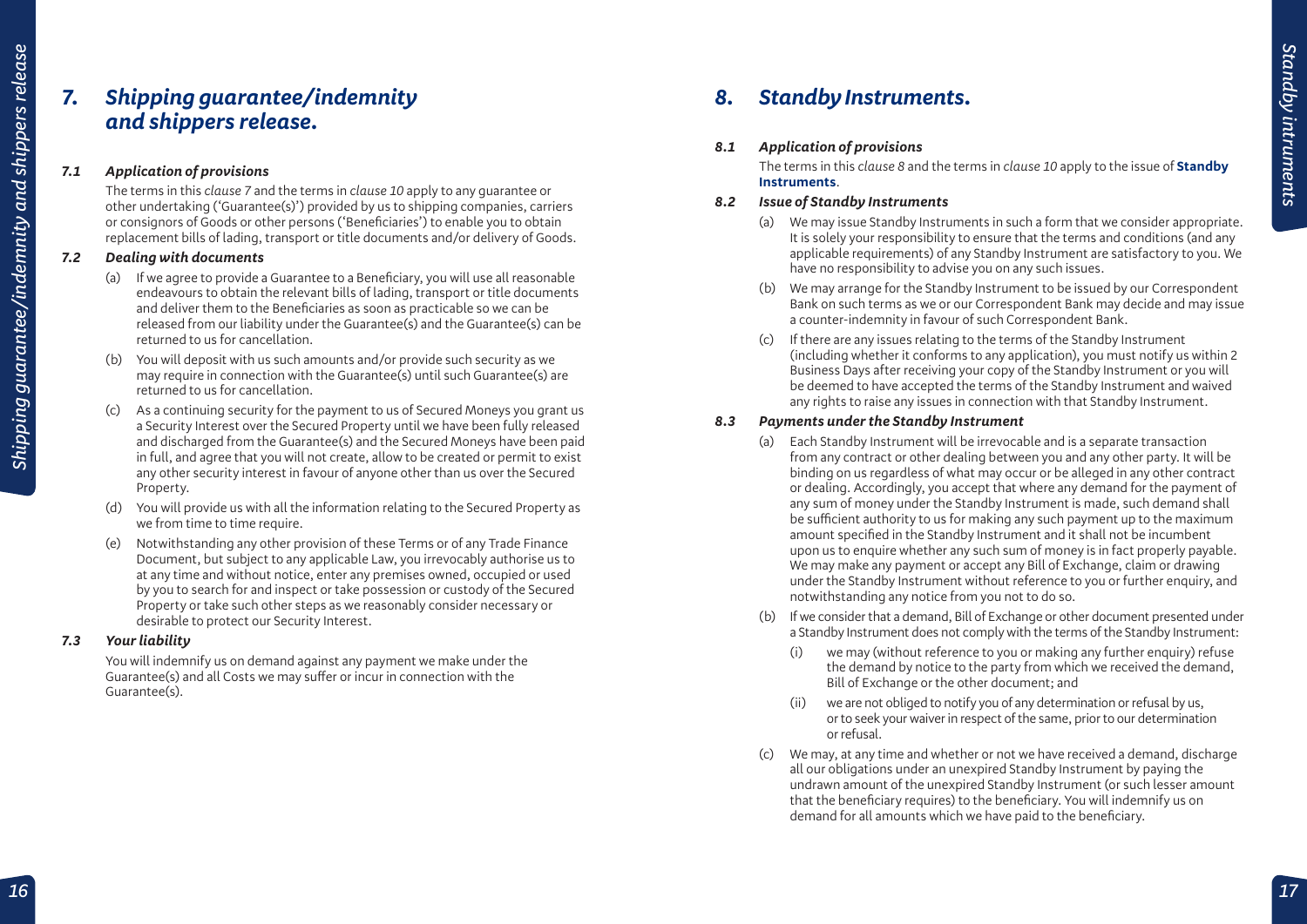### *8.4 Indemnity for Costs*

You will indemnify us on demand against any payment we make under the Standby Instrument and Costs we may suffer or incur in connection with the Standby Instrument.

### *8.5 Cancellation of Standby Instrument*

You agree to take prompt steps to obtain cancellation of the Standby Instrument on completion or termination of the contract to which it relates.

### *9. Trade finance loans.*

### *9.1 Application of provisions*

The terms in this *clause 9* and the terms in *clause 10* apply to any trade finance loans we agree to make to you.

### *9.2 Conditions to trade finance loans*

- (a) You may request us to make a trade finance loan to you. You must provide us with any documents and other information we require for us to assess the request. We are not obliged to accept your request and will only do so if you have executed all documents we require and complied with the terms of all relevant documentation.
- (b) Each trade finance loan that we provide will be subject to such further terms and conditions set out in any Trade Finance Document relating to that trade finance loan.

### *10. Trade Products or Services - general terms.*

### *10.1 Application of provisions*

The following terms apply, in addition to any other specific terms set out in the preceding clauses or in any other Trade Finance Document, in respect of all of the Trade Products or Services referred to in all preceding clauses.

### *10.2 Assessment and understanding*

- (a) You confirm that you have fully considered the risks associated with the Trade Products or Services and that you are satisfied that such Trade Products or Services are suitable for you in the light of your circumstances.
- (b) You will be solely responsible for managing ongoing risks associated with the Trade Products or Services and decisions made to limit, manage or minimise risks. You acknowledge that any information or financial service provided by us that is intended to assist you in managing the inherent additional risks does not and will not represent an attempt by us to act in any form of advisory or managerial capacity to you.
- (c) If, at any time, we determine that the amount of a Trade Product or Service (including contingent liabilities) has increased relative to the amount of any security or payment you have provided, we may require you to:
	- (i) deposit with us on demand such amounts as we may require; or
	- (ii) provide additional security for your obligations under the Trade Products or Services, such security to be of a type and value and in all other respects acceptable to us; or
	- (iii) reduce the amount of the Trade Product or Service.

### *10.3 Foreign currency*

(a) Acknowledgement of foreign currency risks

*<sup>18</sup> <sup>19</sup>Trade products or services - general terms* You acknowledge that using a Trade Product or Service in one currency where your receivables or payables are in another currency carries risks. You also acknowledge that the decision to make such transactions and the consequent associated risks, including currency fluctuations, has been made solely by you without any influence, encouragement or advice from us (other than advice as to the availability of any facility for use by you for your purposes) and in reliance on your judgment and your professional advisors (other than us and our personnel).

(b) Foreign currency conversion

 If any amount payable by us or by you in connection with a Trade Product or Service is payable in a currency ('Payment Currency') different to the currency in which you must pay us ('Reimbursement Currency') then we will make the payment in the Payment Currency in accordance with our standard procedures at that time for currency conversion and you will pay to us an equivalent amount in the Reimbursement Currency, as determined by us. Unless agreed otherwise, we will determine that equivalent amount on the basis of our then current public exchange rate.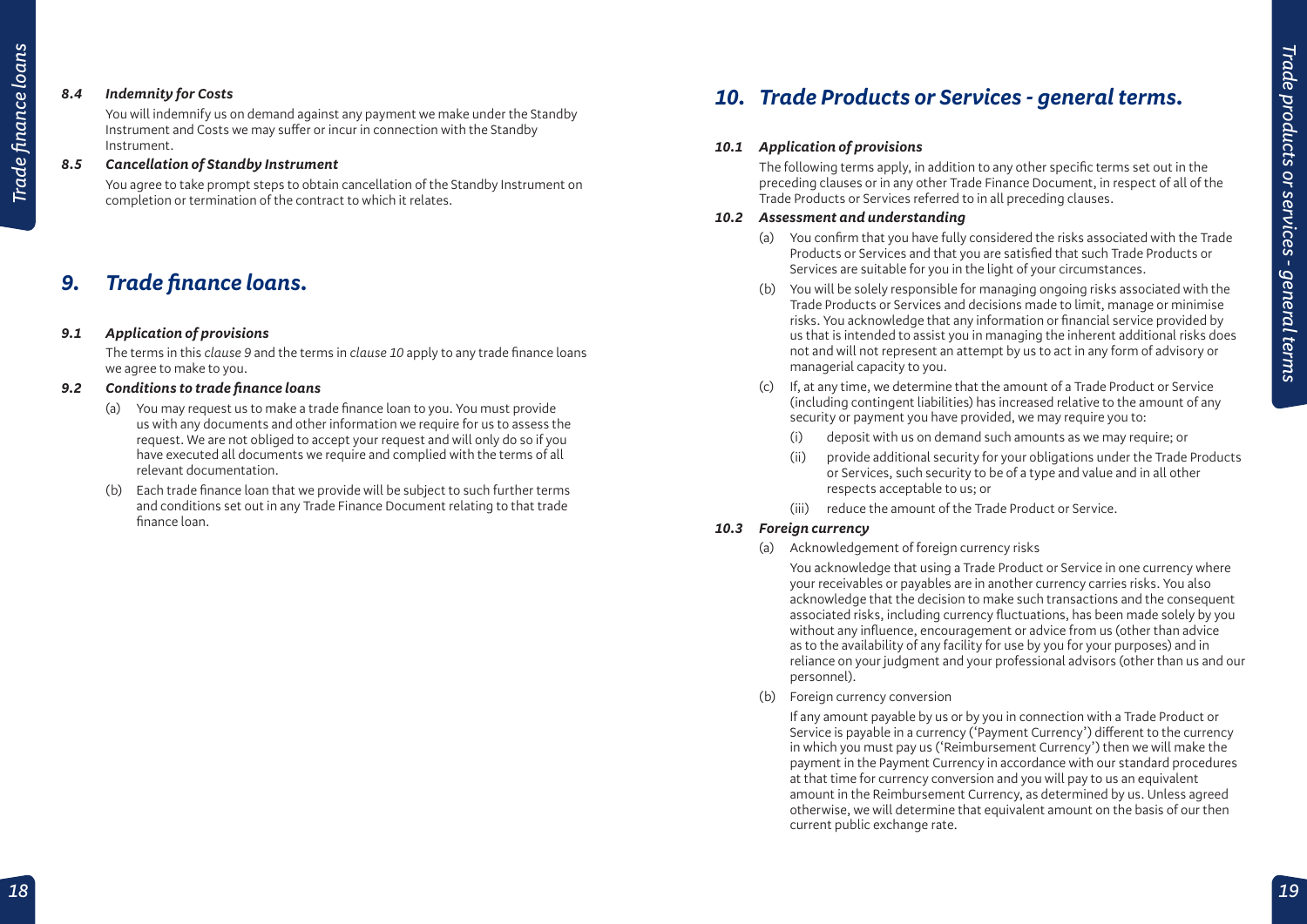### (c) Availability of foreign currency

 You acknowledge that we cannot control the availability of any currency, and that we will not be responsible for any Costs which you may suffer or incur in connection with non-availability to us (after exercising reasonable endeavours) of any currency in connection with any Trade Product or Service.

### *10.4 Compliance with Laws*

- (a) You will comply with all Regulations relating to the Goods and/or Services and/ or Trade Products or Services.
- (b) You represent and warrant to us that the provision of the Trade Products and Services to you in accordance with your instructions will not breach any Regulations applicable to the Trade Products or Services.

### *10.5 Interest*

If we make any advance or other payment in connection with any Trade Product or Service including by way of purchase, discounting, Negotiation or other financing of any Bill of Exchange under an Export Credit or against any Document(s), you will pay interest, as agreed with us or, in the absence of agreement, from the date on which such advance or other payment is made by us until such amounts are received by us in full, calculated at a rate and in a manner that would be applied by us to an account you hold with us in overdraft for the same amount as is due to us by you.

### *10.6 Charges and other amounts payable*

- (a) You will pay us on demand (or on the date specified by us), in the currency specified by us, all applicable fees, commissions and other charges, and any other amounts payable, in connection with each Trade Product or Service provided by us to you as specified in any relevant Trade Finance Document or otherwise notified by us and any **Taxes** payable in connection with or incidental to the Trade Product or Service.
- (b) We may increase or decrease any fees, commissions or other charges payable in connection with a Trade Product or Service (or apply any new fees, commissions or charges) by giving you at least 14 days' notice of any such increase or decrease by press release, public notice, direct notice to you or by any other method.
- (c) All fees, commissions and other charges are non refundable unless we otherwise agree in writing.
- (d) You will pay all:
	- (i) Taxes payable in connection with the Goods and/or Services and the export, import or other dealing with Goods; and
	- (ii) Costs we incur to third parties in connection with the Trade Product or Service we provide to you.
- (e) You agree that we may debit all fees, commissions, other charges and other amounts payable by you on the date they are due for payment from any account you may have with us. We may also deduct them from the proceeds of any Export Credit or Export Collection.
- (f) If we incur any Costs in relation to any Trade Product or Service or Security Interest, you agree to reimburse us for those Costs on demand. We may deduct those Costs from any account you may have with us. If we make any such deduction, we will give you notice that we have done so (but any failure to do so will not relieve you of your obligation to pay our Costs).

### *10.7 Accounts and set-off*

- (a) In addition to any other right we have to debit, charge or combine your accounts or set-off amounts in them, we may, from time to time without further authority than these Terms and without giving you any notice or making any demand:
	- (i) debit and charge any of your accounts with us with any amounts due to us, even though any one or more of your accounts stand in credit;
	- (ii) combine and amalgamate any two or more of your accounts with us;
	- (iii) set-off or apply in or towards satisfaction of any amounts due to us:
		- (1) sums standing to the credit of any of your accounts with us; and
		- (2) any other amounts at any time owing by us to you; and
	- (iv) if at any time any amounts owing to us are subject to any contingency or are not quantified we may withhold payment of any of the amounts referred to in *clause 10.7(a)(iii)(1)* and *10.7(a)(iii)(2)* and any interest or other amount owing by us, until those amounts are no longer subject to that contingency or are quantified.
- (b) To enable any of the above, we may break any term deposit you have with us and convert any amount denominated in a foreign currency into New Zealand dollars at the spot rate of exchange quoted by us at or about that time.
- (c) Our rights under this *clause 10.7* exist and are exercisable:
	- (i) whether or not we have agreed to permit any set-off for the purpose of calculation of interest between any two or more accounts; and
	- even though any of your accounts are held by you together with any other person or are with different branches of us.

### *10.8 Drawing or release against funds*

- (a) If we allow you to draw against funds to be collected or transferred from any account(s), and such funds are not received when due and free of any restriction, you must indemnify us for all Costs we incur in connection with us allowing such drawing.
- (b) If a payment to us by you or any other person in connection with a Trade Product or Service is avoided by Law, or is recovered from us, the relevant person's obligation to make that payment and their obligations under the Documents or applicable Trade Finance Documents will not be discharged. We, you and each other person will be deemed to be put back to the position in which each would have been if that payment had not been made. Notwithstanding any release, settlement or other discharge we may have given, we may exercise all our rights we were entitled to exercise prior to that payment being made, as if that payment had not been made, and you will indemnify us for all Costs incurred by us in connection with the payment not being final.

### *10.9 Payments to be free and clear*

All sums payable by you to us in connection with a Trade Product or Service shall be paid:

(a) free and clear of any restriction or condition;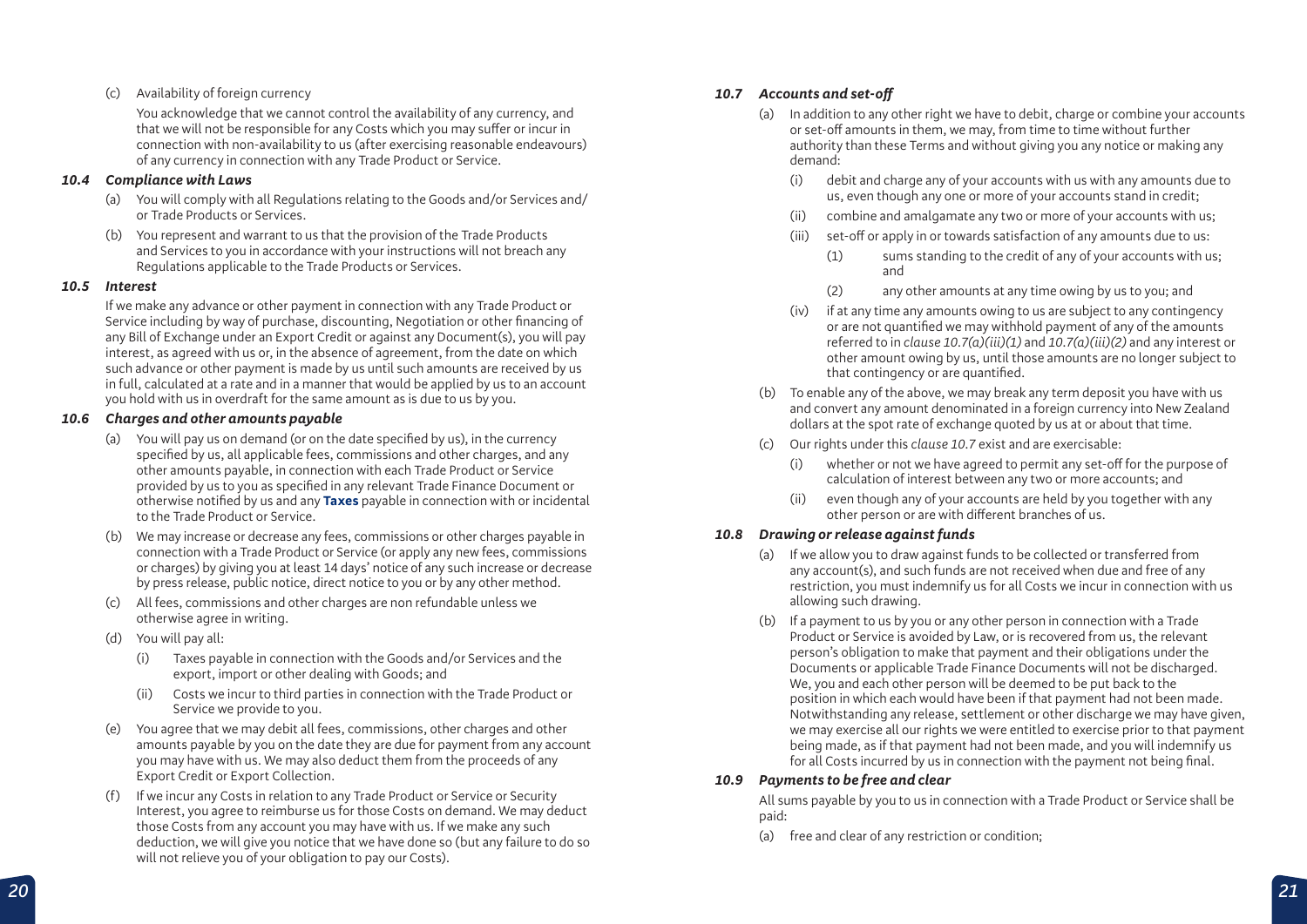- (b) free and clear of and (except to the extent required by Law) without any deduction or withholding on account of any Tax or Regulations; and
- (c) without any deduction or withholding (except to the extent required by Law) on account of any other amount, whether by way of set-off or otherwise.

#### *10.10 Amendments*

We may amend these Terms or the terms of any Trade Finance Document by press release, public notice, direct notice to you or by any other method. The notice period before the change takes effect will be determined by us.

### *10.11 Anti-money laundering and sanctions*

- (a) We may delay, block or refuse to process any transaction without incurring any liability if we suspect that:
	- (i) the transaction may breach any Regulations or any other prohibitions that may be applicable to us;
	- (ii) the transaction involves any person that is itself subject to a relevant sanction or is connected, directly or indirectly, to any person that is subject to such sanctions imposed by the United Nations, the European Union, the United States, or any other country; or
	- (iii) the transaction may directly or indirectly involve the proceeds of, or be applied for the purposes of, conduct which is Unlawful.
- (b) Unless you have disclosed that you are acting in a trustee capacity or on behalf of another party, and such disclosure has been accepted by us, you warrant that you are acting on your own behalf in entering into these Terms.

### *10.12 Business purposes*

You acknowledge and agree that the Trade Products and Services provided under these Terms will be used for the purposes of your business and that, accordingly, the provisions of the Consumer Guarantees Act 1993 shall not apply.

### *10.13 Responsibility*

- (a) All instructions and correspondence relating to any Trade Product or Service utilised by you will be sent at your risk.
- (b) We and our agents are not responsible for, and will not be liable for any Costs arising from:
	- (i) any Goods, Documents or items in our possession;
	- (ii) any errors, omissions, failures or delays in the transmission or delivery of any message or for any delay in receipt of payment from any third party;
	- (iii) any misrepresentation or error as to quantity, quality, nature or value of goods or for the validity or accuracy of any Bill of Exchange or other Documents or for any variation in the instructions agreed to by a Negotiating bank;
	- (iv) us acting in accordance with applicable Regulations;
	- (v) us acting in accordance with agreements we have with other financial institutions regarding the business dealings with those institutions, notwithstanding that you may have given instructions to the contrary; or
	- (vi) things beyond the control of us or our agents, including any act, omission or default on the part of any Correspondent Bank, Collecting Bank or settlement bank.
- (c) We will have no responsibility to investigate the correctness of any instruction received by us or to investigate the authenticity of any signature or authorisation (electronic or otherwise) appearing upon any such instruction or that any signatory or authoriser possesses any title, office or position which in such instruction s/he claims or purports to possess.
- (d) You acknowledge that any Trade Product or Service we provide to you may be affected directly or indirectly by Regulations. The Trade Products or Services may be interrupted, prevented, delayed or otherwise adversely affected, either in whole or in part, by reason of a Regulation including, but not limited to, where we or any Correspondent Bank considers, or a Regulatory Authority asserts, that a Regulation may apply (each an 'Adverse Effect'). It is entirely your risk if any Adverse Effect occurs and we have no obligation to contest any act of any Regulatory Authority.

### *10.14 Liability and indemnity*

- (a) Our total aggregate liability in respect of all Costs, whether arising from breach of contract, tort (including negligence) or otherwise, under or in connection with these Terms or any Trade Finance Document in respect of a Trade Product or Service, shall in no event exceed the total fees, commissions and other charges paid to us under these Terms or any Trade Finance Document in respect of the relevant Trade Product or Service.
- (b) Neither we nor any of our officers or employees shall be liable to you or any other person for any loss, damage or delay, however caused, under or in relation to any Trade Product or Service or any Goods, unless the loss, damage or delay is directly caused by our (or our officers' or employees') wilful default or gross negligence.
- (c) We will not be liable for any:
	- (i) loss of profit, loss of revenue, loss of business opportunity, or damage to goodwill; or
	- (ii) indirect, consequential or special loss or damage.
- (d) Except as expressly provided in these Terms or any Trade Finance Document, all representations and warranties (statutory, express, implied or otherwise) by us except any which may not Lawfully be excluded, are excluded.
- (e) You indemnify us against, and will pay on demand, any Costs of whatever kind which we may suffer or incur in connection with:
	- (i) us providing or not providing the Trade Product or Service to you;
	- (ii) us complying with any of your instructions or purported instructions in relation to any Trade Product or Service;
	- (iii) your use of the Trade Product or Service;
	- (iv) the failure of you or your agents to comply with these Terms or any Trade Finance Documents; or
	- (v) the failure of you or your agents to comply with any Regulation relating to the import or export of, or other dealing with, the Goods or the performance of Services,

 except to the extent that any Costs under sub-paragraphs (i), (ii) or (iii) directly arise from our breach of these Terms or any Trade Finance Documents.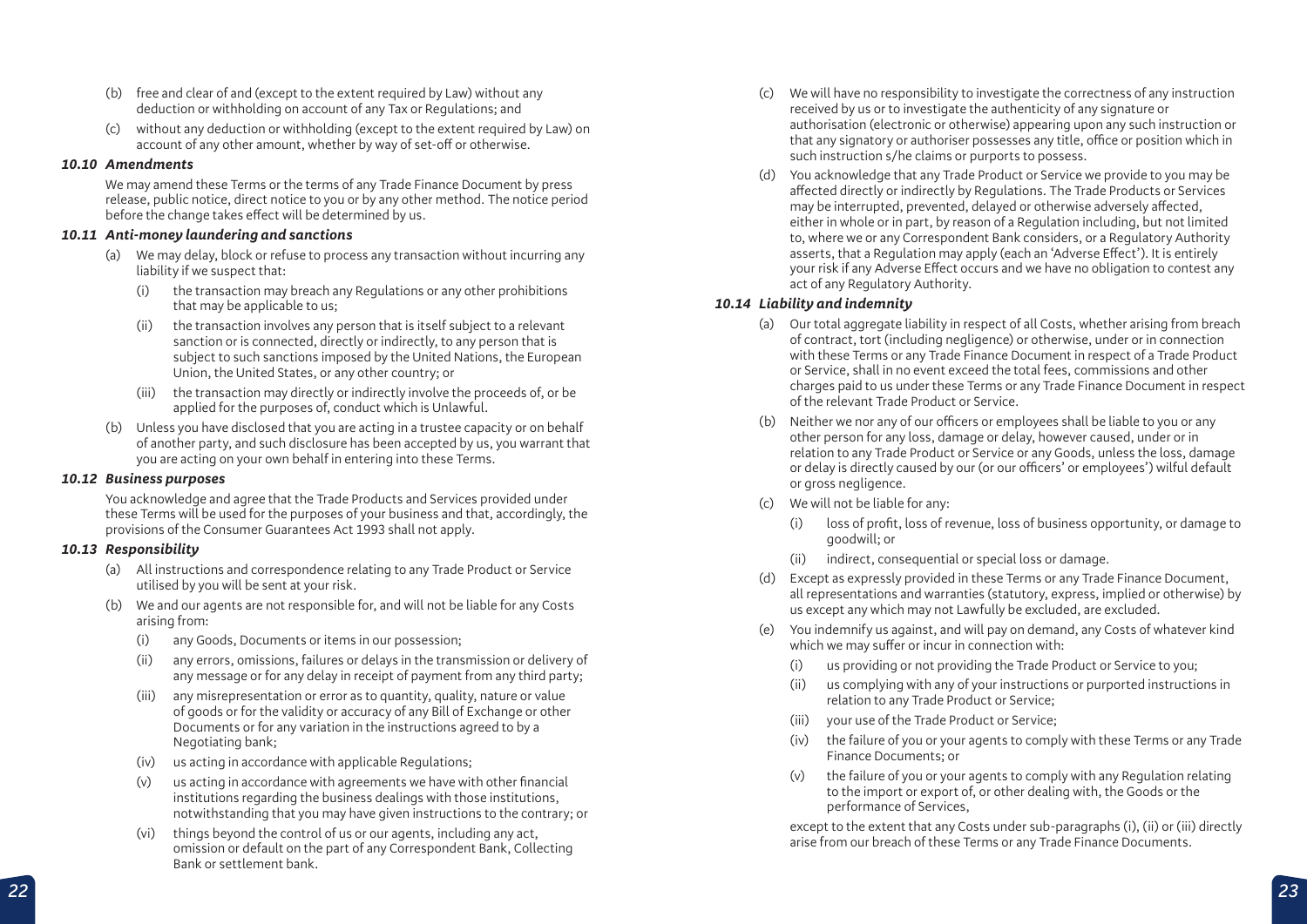(f) Each indemnity under these Terms is a continuing obligation, separate and independent from your other obligations and will survive the termination or completion of any Trade Product or Service.

### *10.15 Limited recourse*

- (a) Notwithstanding anything contained or implied in these Terms or any Trade Finance Document (including an agreement by us to provide the Trade Product or Service to you on a 'without recourse' basis), we have no liability to pay you or if already paid, you will refund on demand and on a full recourse basis, the amount paid by us plus interest, fees and charges and any Costs we suffer or incur, if:
	- (i) there is a fraud, illegality or unauthorised act committed by any person (other than us) in connection with the Trade Product or Service; or
	- (ii) there is any non payment to us by any person or we are required to reimburse any person for monies received by us, in connection with the Trade Product or Service because of:
		- (1) a commercial dispute between you and any other person; or
		- (2) any injunction, stop payment order or other court order (whether or not subsequently discharged).
- (b) You will notify us in writing if you are aware that any circumstance described in *clause 10.15(a)* has occurred or is likely to occur and the details of that circumstance.

### *10.16 Provision, use and disclosure of customer information*

- (a) You will provide all information to us which we or any of our related parties reasonably require to manage any risk contemplated by, or to comply with, any Laws, rules or Regulations in New Zealand or overseas, including the requirements of *clause 10.11(a)*.
- (b) You authorise us and any of our related parties to use and disclose any personal or other information about you or the Trade Products and Services, or any person connected in any way with the Trade Products and Services at any time held by us or any of our related companies:
	- (i) for the purpose of establishing and maintaining the relationships between you and us and any of our related companies;
	- (ii) for any other purpose reasonably required by us in connection with these Terms and each Trade Finance Document;
	- (iii) to any Correspondent Bank, Regulatory Authority or any other person for any purpose which we or any Correspondent Bank considers necessary or desirable in connection with any Regulation or the Trade Products and Services;
	- (iv) to National Australia Bank Limited and any of our other related companies for the purpose of credit, risk and prudential assessment, or providing, managing or administering Trade Products or Services;
	- (v) to any proposed assignee, transferee, successor or risk share participant of us;
	- (vi) to any holder of a security interest of any of your property that is also secured to us;
- (vii) to any insurer of any of your property that is also secured to us;
- (viii) to any person performing services or having rights in connection with any of your property that is also secured to us;
- (ix) to any person making a claim under an Import Credit or a Standby Instrument;
- (x) to any surety of you;
- (xi) as required or permitted by Regulations;
- (xii) to any government body or agency in New Zealand or overseas (including any tax authorities) to help us comply with any laws, rules or regulations in New Zealand or overseas;
- (xiii) to our auditors and professional advisors; and
- (xiv) to any credit or rating agency.

### *10.17 Security*

- (a) If we require you to give us any security or there is a deemed security interest in our favour, you must execute such documentation and/or take such action as we may require to grant, perfect, preserve or enforce that security.
- (b) You agree that you will, at your cost, at our request made at any time:
	- (i) execute (in the form specified by us) such additional or replacement security documents, variations to such agreements, priority agreements, transfers, assignments, irrevocable orders and other payment directions, surrenders, releases, assurances and other notices or documents; and
	- (ii) do (as specified by us) every act, matter and thing,

 that we require to more effectively secure our rights and interest in and to the Documents, the Goods or the proceeds under any Export Credit (as applicable), or to exercise any rights, or that we consider necessary or desirable for improving, perfecting, registering or enforcing any security interest.

- (c) We may register these Terms and any Trade Finance Document and any notice in relation to these Terms and any Trade Finance Document, or any of the security interests created by or given in connection with these Terms and any Trade Finance Document, on any appropriate register, and you will obtain all requisite consents to allow us to do so and provide us with all such information as we require, and procure the signing of all documents required by us, to effect such registration.
- (d) You irrevocably waive any rights you may have at any time, including under section 148 of the **PPSA**, to receive a copy of any verification statement (as that term is defined for the purposes of the PPSA).
- (e) You must pay on demand all Costs of whatever nature and any Taxes thereon we incur in or in connection with the compliance with any demand given under section 162 of the PPSA or any application for, or the obtaining of, a court order to maintain any registration relating to any of the security interests created by, or given in connection with, these Terms and the serving of any such court order on you, the Registrar of Personal Property Securities or any other person.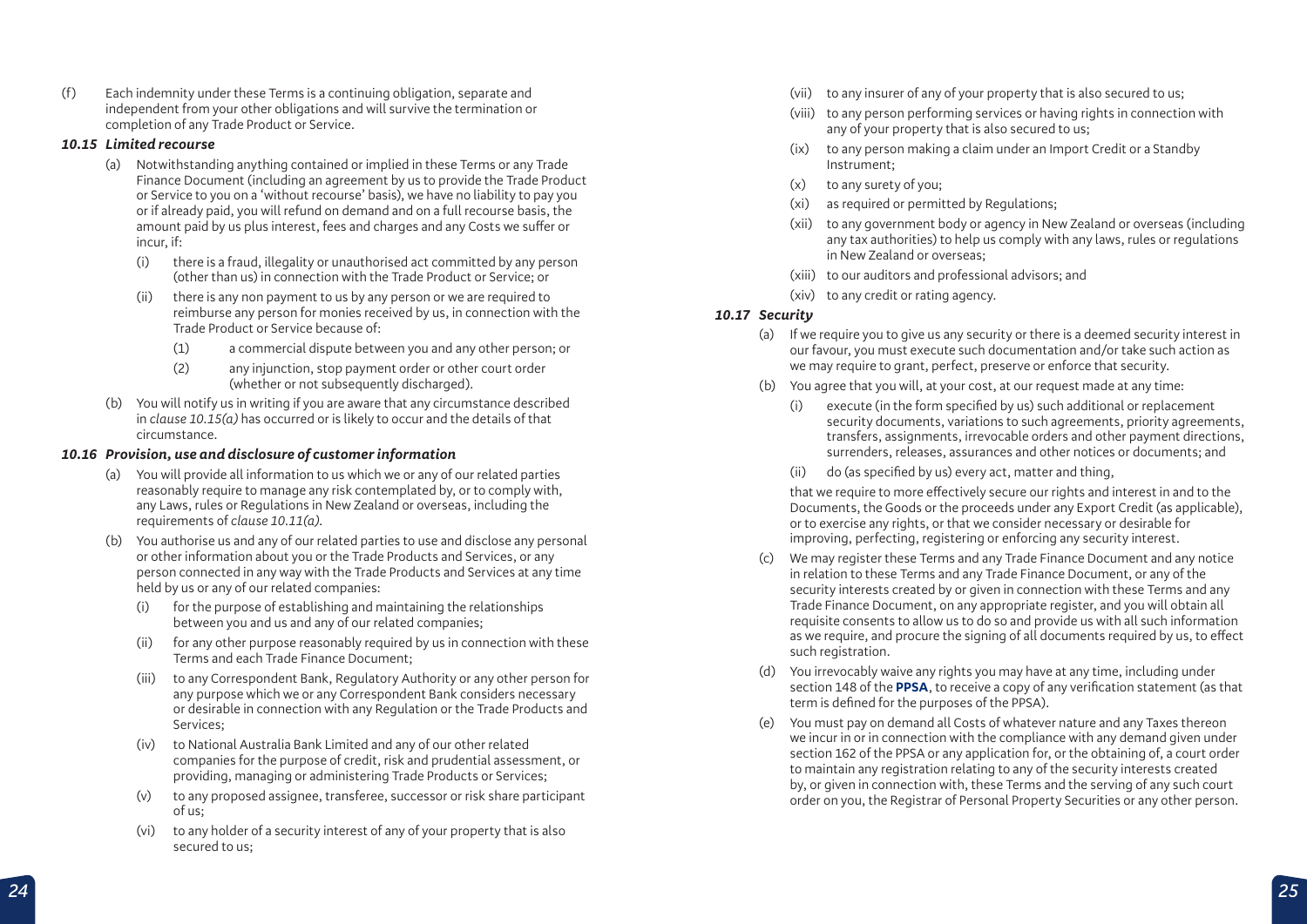- (f) On the enforcement of those security interests created by, or given in connection with, these Terms or any Trade Finance Document to which the PPSA applies sections 114(1)(a), 133 and 134 of the PPSA shall not apply. You also waive any rights you may have under sections 116, 120(2), 121, 125, 129 and 131 of the PPSA on such enforcement.
- (g) You must give us not less than 10 days prior written notice of any change to your name or address or if there are any changes to any of the data required to register a financing statement under the PPSA.

### *10.18 Severability*

- (a) Present or future Regulations affecting the exercise or enforcement of any rights, establishing moratoriums on the payment of debts or otherwise operating in your favour are, to the full extent permitted by Law, excluded from applying to these Terms and each Trade Finance Document.
- (b) If, despite *clause 10.18(a)*, a provision of these Terms or a Trade Finance Document is void or voidable or unenforceable by us but would not be void or voidable or unenforceable if it were read down, and is capable of being read down, it shall be read down accordingly.
- (c) If despite *clause 10.18(b)*, a provision of these Terms or any Trade Finance Document is still void or voidable or unenforceable by us:
	- (i) if the provision would not be void or voidable or unenforceable if a word or words were omitted, that word or those words (as the case may be) are severed; and
	- (ii) in any other case, the whole provision is severed,

 and the remainder of these Terms or the Trade Finance Document has full force and effect.

### *10.19 Waiver*

- (a) You may not claim or seek to establish any waiver by us of any breach or default by you under these Terms or any Trade Finance Document or that we have given up or waived any of our rights unless we have given you a certificate in writing signed by an authorised officer of us expressly waiving that breach or default, or expressly waiving the exercise or enforcement of the rights concerned.
- (b) You acknowledge and agree that in the absence of a certificate of the kind referred to in *clause 10.19(a)*, no conduct (including any omission) of ours or any of our officers, employees, contractors or agents:
	- (i) constitutes or may be treated as a waiver of any breach or default of yours or that of any other person under these Terms or any Trade Finance Document or of any of our rights; or
	- (ii) stops us relying on the breach or default, or from exercising or enforcing the rights concerned,

 even if we act to our detriment in reliance on the conduct concerned despite this provision.

- (c) Any waiver of a right will not constitute a waiver of any subsequent or continuing right.
- (d) No single or partial exercise of a right shall restrict the further exercise of that or any other right.

(e) Any decision by us to seek your waiver of any non-compliance of any Documents or a non-Complying Presentation does not oblige us to seek a waiver at any other time in connection with any other non-compliance of any Documents or a non-Complying Presentation.

### *10.20 Further assurance*

- (a) At our request, you will promptly and at your cost complete, execute and otherwise perfect all agreements and do all acts and things that we consider necessary or desirable to protect our interests under these Terms and each Trade Finance Document.
- (b) You irrevocably appoint us and any of our authorised officers severally to be your attorney (with full power to appoint substitutes and to sub-delegate) to, on your behalf and in your name or otherwise, and at such time and in such manner as the attorney may think fit to do any thing which you may be obliged to do or ought to do under these Terms or any Trade Finance Document and which you have failed to do (including filling in any blanks in any document) and generally carry into effect, complete, facilitate the exercise or purported exercise of all or any of our rights, powers and discretions pursuant to these Terms or any Trade Finance Document.
- (c) You ratify and confirm and agree to ratify and confirm whatever any such attorney (or substitute or sub-delegate) shall do or purport to do in the exercise or purported exercise of the powers of attorney in *clause 10.20(b)*.

### *10.21 General*

- (a) You represent and warrant that all information given to us, including financial information provided by you, or someone on your behalf, in connection with any application for, or the supply of, any Trade Product or Service is true and complete and accurate in all material respects and that you do not know of any material facts or circumstances which have not been disclosed to us which could affect our decision to provide any Trade Product or Service to you.
- (b) You must deliver to us within a reasonable time frame (as specified by us) following our request, any information which we require in relation to the provision of a Trade Product or Service to you, or which may assist or improve in the provision of Trade Products or Services to you from time to time (including information relating to your business, financial condition and operations).
- (c) If you live outside New Zealand or if you are not entitled to be permanently resident in New Zealand, you must let us know, and you must appoint an agent in New Zealand acceptable to us, to accept notices on your behalf.

### *10.22 Governing Law and process agent*

- (a) Unless specified otherwise, these Terms and each Trade Finance Document are governed by the Laws of New Zealand and you submit to the non-exclusive jurisdiction of the courts of New Zealand for the purpose of hearing and determining all disputes under or in connection with these Terms and each Trade Finance Document.
- *26 27* (b) If you do not have a place of business in New Zealand, you shall appoint (and shall provide us with details of the appointment of) a person to be your authorised agent to accept service of any document required to be served on you in relation to proceedings under or in connection with these Terms or any Trade Finance Document which are commenced in the courts of New Zealand. You further undertake to notify us promptly of any change of address of a current agent or representative and of the name and address of any substitute agent or representative.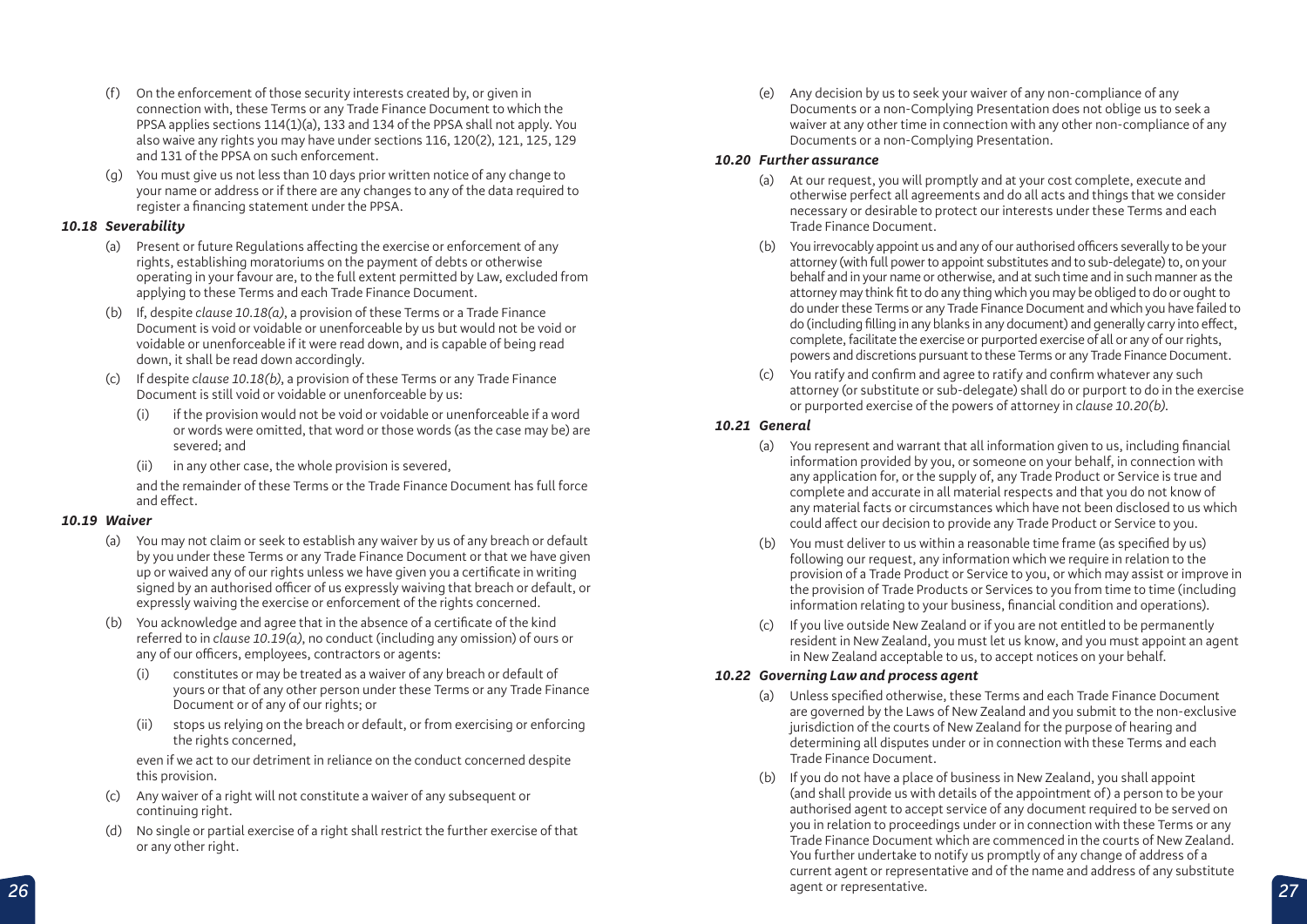### *10.23 Definitions*

The following definitions apply to these Terms and the other Trade Finance Documents unless the context requires otherwise:

**Advising Bank** shall have the meaning ascribed to the term in UCP. *Guidance Note:*

As at September 2014, UCP 600 defines Advising Bank as: The bank that advises the Credit at the request of the Issuing Bank.

**Business Day** means any day other than a Saturday or Sunday on which we are open for normal banking business in Auckland or Wellington.

**Bill of Exchange** means the definition of bill of exchange in section 3(1) of the Bills of Exchange Act 1908 being: an unconditional order in writing, addressed by one person to another, signed by the person giving it, requiring the person to whom it is addressed to pay on demand, or at a fixed or determinable future time, a sum certain in money to or to the order of a specified person, or to bearer.

**Collection** shall have the meaning ascribed to the term in the ICC Uniform Rules for Collections and **Collect** and **Collecting** shall have a corresponding meaning.

### *Guidance Note:*

As at September 2014, ICC Uniform Rules for Collections 522 (dated 1 July 1995) define Collection as:

The handling by banks of documents as defined in sub-Article 2(b), in accordance with instructions received, in order to:

- i obtain payment and/or acceptance; or
- ii deliver documents against payment and/or against acceptance; or
- iii deliver documents on other terms and conditions.

**Complying Presentation** shall have the meaning ascribed to the term in UCP. *Guidance Note:*

As at September 2014, UCP 600 defines Complying Presentation as: A Presentation that is in accordance with the terms and conditions of the Credit, the applicable provisions of these rules and international standard banking practice.

**Confirmation** shall have the meaning ascribed to the term in UCP, and **Confirm** shall be construed accordingly.

#### *Guidance Note:*

As at September 2014, UCP 600 defines Confirmation as:

A definite undertaking of the Confirming Bank, in addition to that of the Issuing Bank, to Honour or Negotiate a Complying Presentation.

**Confirming Bank** shall have the meaning ascribed to the term in UCP.

### *Guidance Note:*

As at September 2014, UCP 600 defines Confirming Bank as:

The bank that adds its Confirmation to a Credit upon the Issuing Bank's authorisation or request.

**Correspondent Bank** means any bank which provides any banking or other services at our request in connection with a Trade Product or Service.

**Costs** includes any costs, charges, fees, commissions, indemnities, Taxes, damages, losses, expenses (including legal fees and expenses on a full indemnity basis and goods and services and similar Taxes thereon), claims, liabilities (absolute or contingent), fines and penalties and includes loss of profit and costs incurred in liquidating or redeploying deposits or other funds.

### **Credit** shall have the meaning ascribed to the term in UCP.

### *Guidance Note:*

As at September 2014, UCP 600 defines Credit as:

Any arrangement, however named or described, that is irrevocable and thereby constitutes a definite undertaking of the Issuing Bank to Honour a Complying Presentation.

**Documents** means Bills of Exchange, bills of lading and all other documents of title, transport documents, insurance policies, invoices and all other documents which evidence and are necessary to manage, collect, recover and enforce payment for Goods or Services (whether pursuant to a Credit) and, in relation to a Collection, shall also have the meaning ascribed to the term in the ICC Uniform Rules for Collections.

**Export Collection** means a Collection where we act on your behalf for collecting and receiving payment for a shipment.

**Export Credit** means a Credit issued by another bank in your favour which we Honour, Negotiate, purchase, Present, transfer, finance and/or Confirm or give an Independent Undertaking for or at your request.

**Goods** mean the goods or produce described in the relevant Credit, invoice or sales contract.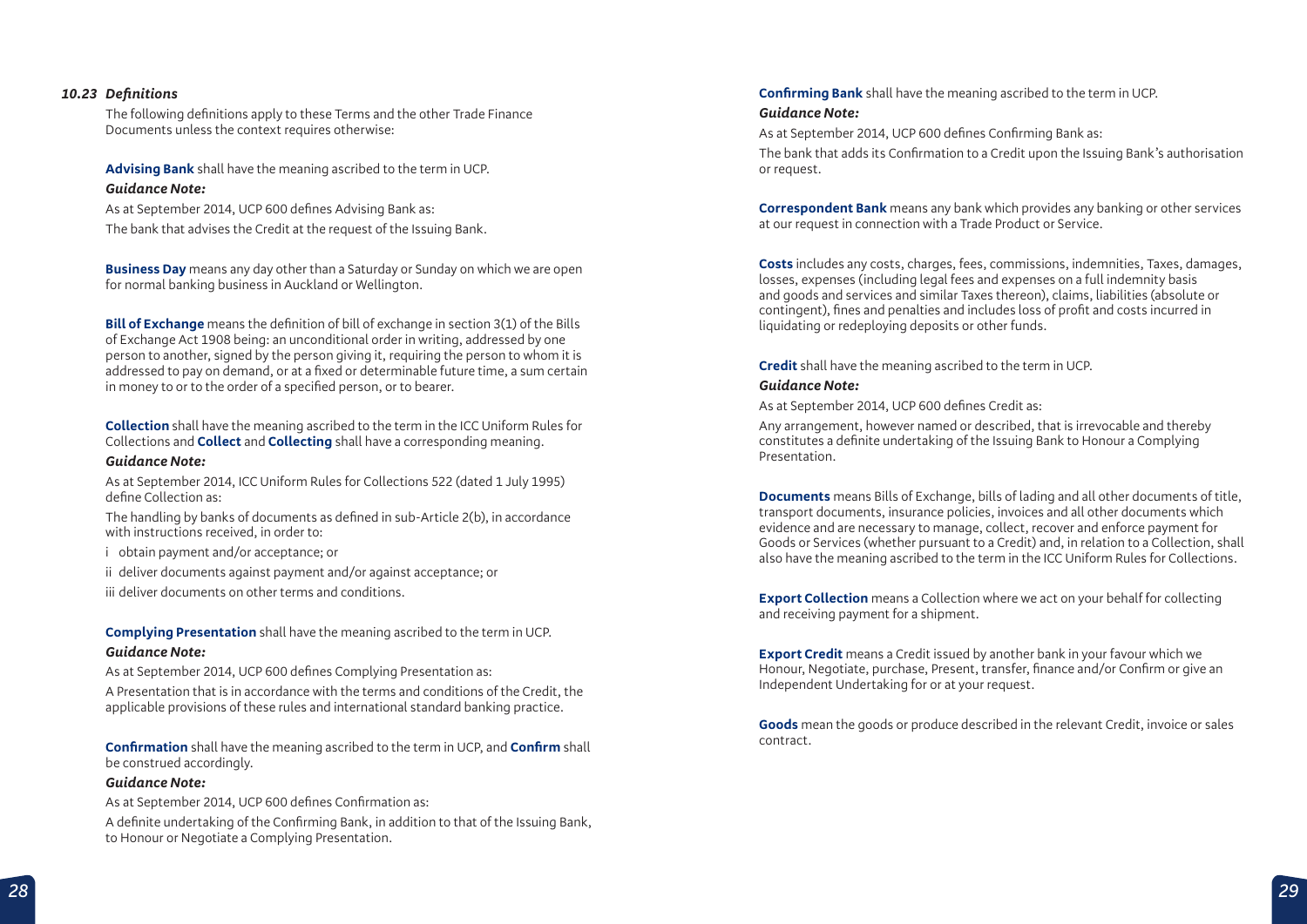**Honour** shall have the meaning ascribed to the term in UCP and **Honoured, Dishonour** and **Dishonoured** shall have a corresponding meaning.

#### *Guidance Note:*

As at September 2014, UCP 600 defines Honour as:

- (a) To pay at sight if the Credit is available by sight payment.
- (b) To incur a deferred payment undertaking and pay at maturity if the Credit is available by deferred payment.
- (c) To accept a bill of exchange ('draft') drawn by the beneficiary and pay at maturity if the Credit is available by acceptance.

**ICC** means the International Chamber of Commerce.

**Import Collection** means a Collection we carry out as Collecting and/or Presenting bank for collecting and remitting payment for a shipment from an overseas exporter.

**Import Credit** means a Credit we issue for or at your request.

**Independent Undertaking** means an undertaking between you and us, in addition to and separate from the underlying Credit issued by the Issuing Bank, to Honour or Negotiate a Complying Presentation on a 'without recourse' basis.

**ISP** means the ICC International Standby Practices.

**Issuing Bank** shall have the meaning ascribed to the term in UCP.

### *Guidance Note:*

As at September 2014, UCP 600 defines Issuing Bank as: The bank that issues a Credit at the request of an applicant or on its own behalf.

**Law** includes common law, and any constitution, decree, judgment, legislation, order, ordinance, regulation, statute, treaty or other legislative measure, in each case of any jurisdiction whatever (and '**Lawful**' and '**Unlawful**' shall be construed accordingly).

**Negotiation** shall have the meaning ascribed to the term in UCP and **Negotiate**, **Negotiations**, **Negotiating**, and **Negotiated** shall have a corresponding meaning. *Guidance Note:*

As at September 2014, UCP 600 defines Negotiation as:

The purchase by the Nominated Bank of drafts (drawn on a bank other than the Nominated Bank) and/or documents under a Complying Presentation, by advancing or agreeing to advance funds to the beneficiary on or before the banking day on which reimbursement is due to the Nominated Bank.

**Nominated Bank** shall have the meaning ascribed to the term in UCP.

### *Guidance Note:*

As at September 2014, UCP 600 defines Nominated Bank as: The bank with which the Credit is available or any bank in the case of a Credit available with any bank.

**PPSA** means the Personal Property Securities Act 1999.

**Presentation** shall have the meaning ascribed to the term in UCP and **Present**, **Presenting** and **Presented** shall have a corresponding meaning.

#### *Guidance Note:*

As at September 2014, UCP 600 defines Presentation as:

Either the delivery of documents under a Credit to the Issuing Bank or Nominated Bank or the Documents so delivered.

**Regulatory Authority** means local or foreign governments and their instrumentalities.

**Regulations** means Laws including, without limitation, any subordinate instrument, and the acts, practices and policies of Regulatory Authorities, whether or not having the force of law. Regulations may be those in any place where we or any other financial service provider involved in a Trade Product or Service (including a Correspondent Bank) operates, or with which the Trade Product or Service has some direct or indirect connection, or to which or from which a payment or instruction is made or received or in which some other thing is done, or may be the Regulations of or applicable to the currency of payment. Regulations include, but are not limited to, those which affect, restrict, prohibit or otherwise render Unlawful transactions, payments or dealings with assets, countries, any person, group or entity.

**Reimbursing Bank** means the bank with which the Issuing Bank maintains an account and which is authorised by the Issuing Bank to charge that account to pay claims received from the Negotiating bank for documents that have been Presented.

**Security Interest** has the meaning given to it by section 17 of the PPSA except in respect of any real property and any other property to which the PPSA does not apply, in which case **Security Interest** includes a charge over such property.

**Secured Moneys** means all amounts that at any time are due and owing by you to us, or you owe to us but are not then due, or you owe to us upon a contingency (directly or indirectly and for any reason) in connection with any Trade Product or Service provided to you.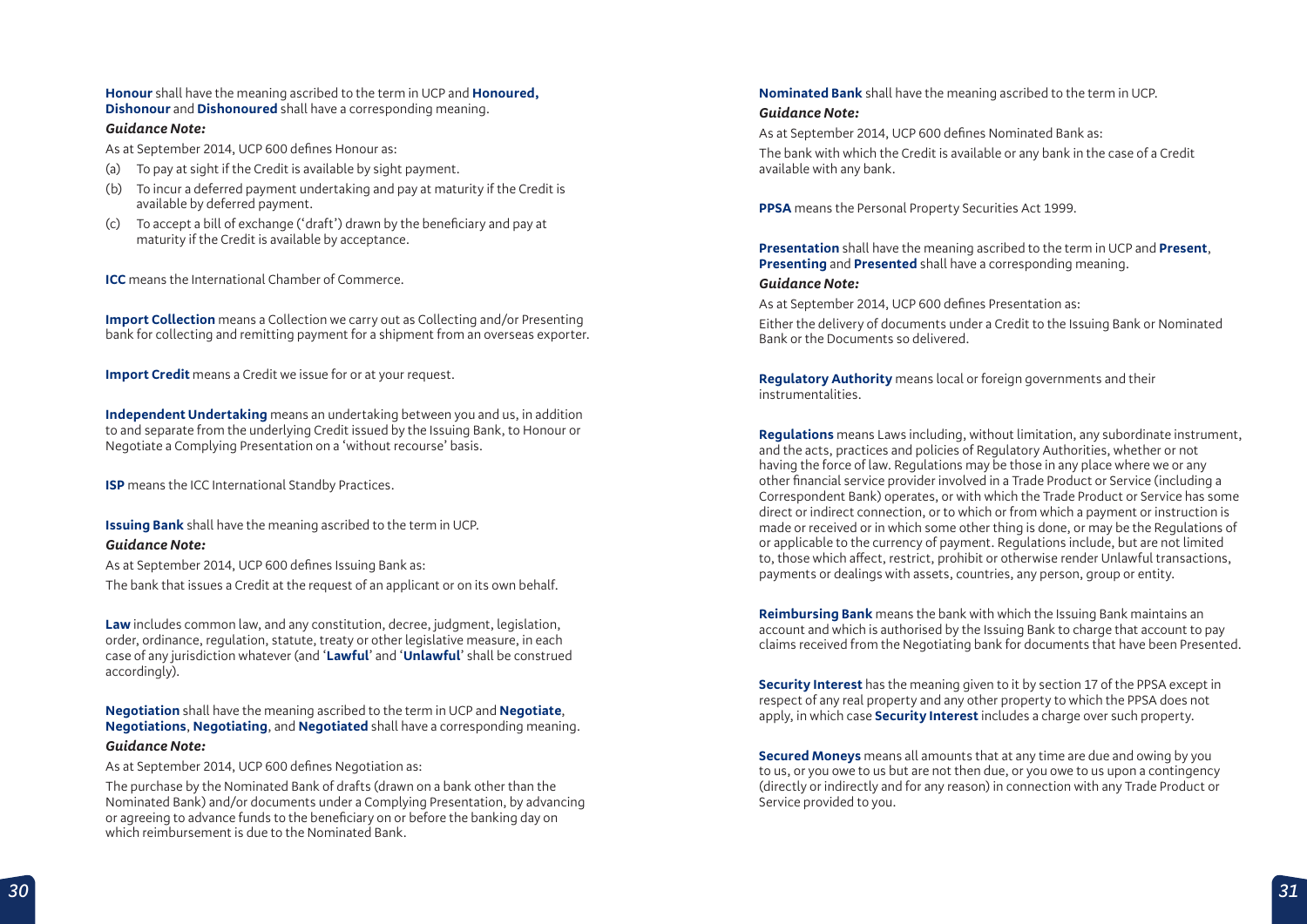**Secured Property** means the Documents and Goods and their proceeds now or at any time delivered to, or deposited with you or us or are otherwise in your or our possession, custody or control.

**Services** means the services described in the Credit or Standby Instrument which are performed, supplied or provided by you to the beneficiary of the Credit or Standby Instrument.

**Standby Instrument** means a standby letter of credit, performance bond, advance payment bond, bid bond/tender bond, demand guarantee and such other instruments as we agree to issue pursuant to *clause 8* from time to time, and further includes any counter-indemnity issued by us in favour of our Correspondent Bank to facilitate the issuance of any of the above-mentioned instruments by our Correspondent Bank.

**Taxes** means any present or future tax, levy, impost, duty, charge, fee, deduction or withholding of any nature and whatever called (including interest, penalties, fines and charges in respect of the Taxes) imposed, levied, collected, withheld or assessed by any Regulatory Authority, on whomsoever imposed, levied, collected, withheld or assessed.

**Terms** means these Bank of New Zealand Trade Terms.

**Trade Finance Document** means any agreement, letter, application or other document setting out the terms and conditions of a Trade Product or Service.

**Trade Product** or **Service** means any trade related product, service or facility provided by us to you in connection with the purchase, sale, storage, release, preparation or shipment of, or other dealings in, Goods or the performance of Services.

**UCP** means the Uniform Customs and Practices for Documentary Credits of the ICC.

**We** or **us** means Bank of New Zealand and our successors and assigns. **Our** has a corresponding meaning.

**You** means the person or persons named in the Trade Finance Document as you. If there are more than one, '**you**' means each of them separately and every two or more of them jointly. '**You**' includes **your** successors and permitted assignees. **Your** has a corresponding meaning.

#### *10.24 Interpretation*

- (a) Terms not defined in these Terms will have the meaning given to them in the relevant Trade Finance Document or applicable ICC rules.
- (b) In these Terms, unless the context otherwise requires, terms will be interpreted in accordance with the interpretation provisions of the relevant Trade Finance Document.
- (c) Unless we notify you otherwise, the ICC rules which are applicable to each Credit, Standby Instrument or Collection will be those which are in effect at the relevant time, and any future revision of such rules above will automatically apply when it is stated by the ICC to come into effect.
- (d) A security interest includes a 'security interest' (as defined in section 17 of the PPSA), a mortgage, encumbrance, lien, pledge, charge (whether fixed or floating), finance lease, deferred purchase, sale and repurchase, flawed asset, sale and leaseback, title retention, assignment by way of security, trust, hypothecation, and any other security agreement or arrangement of whatsoever nature (however described) that in substance secures payment or performance of an obligation without regard to the form of the transaction and the identity of the parties.